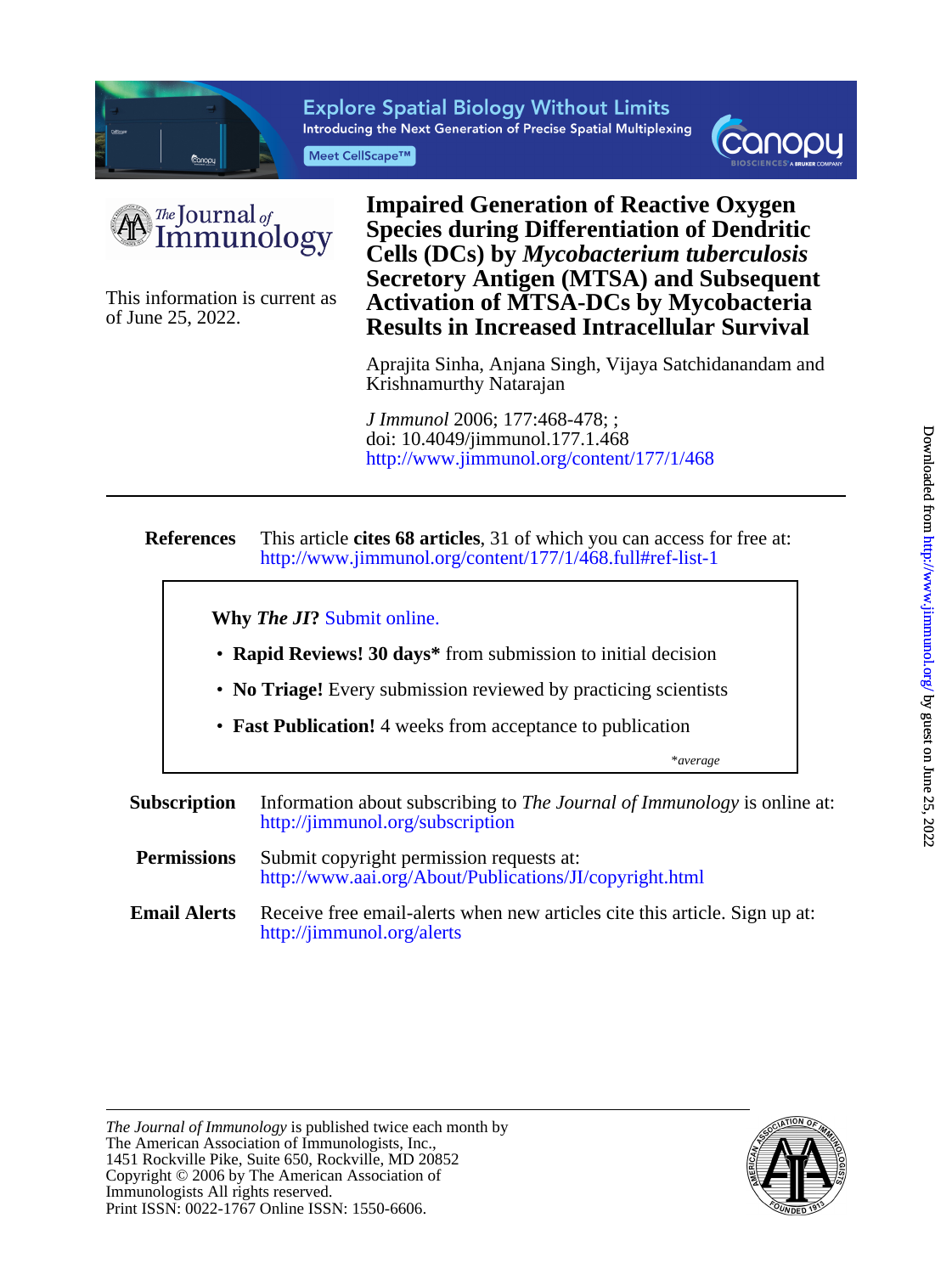# **Impaired Generation of Reactive Oxygen Species during Differentiation of Dendritic Cells (DCs) by** *Mycobacterium tuberculosis* **Secretory Antigen (MTSA) and Subsequent Activation of MTSA-DCs by Mycobacteria Results in Increased Intracellular Survival**

# **Aprajita Sinha,<sup>2</sup> \* Anjana Singh,<sup>2</sup> \* Vijaya Satchidanandam,† and Krishnamurthy Natarajan<sup>3</sup> \***

**We investigated the role of reactive oxygen species (ROS) in dendritic cell (DC) differentiation by 10-kDa** *Mycobacterium tuberculosis* **secretory Ag (MTSA) and survival of mycobacteria therein. Compared with GM-CSF, MTSA induced lower ROS production during DC differentiation from precursors. This result correlated with higher superoxide dismutase 1 expression in MTSA stimulated precursors as compared with GM-CSF stimulation. Furthermore, a negative regulation of protein kinase C (PKC)** activation by ROS was observed during DC differentiation. ROS inhibited the rapid and increased phosphorylation of  $PKC\alpha$ **observed during DC differentiation by MTSA. In contrast, ROS inhibition increased the weak and delayed**  $PKC\alpha$  **phosphorylation by GM-CSF. Similar to DC differentiation, upon activation with either** *M. tuberculosis* **cell extract (CE) or live** *Mycobacterium bovis* bacillus Calmette-Guérin (BCG), DCs differentiated with MTSA (MTSA-DCs) generated lower ROS levels when compared **with DCs differentiated with GM-CSF (GM-CSF-DCs). Likewise, a negative regulation of PKC phosphorylation by ROS was once again observed in DCs activated with either** *M. tuberculosis* **CE or live** *M. bovis* **BCG. However, a reciprocal positive regulation between ROS and calcium was observed. Compared with MTSA-DCs, stimulation of GM-CSF-DCs with** *M. tuberculosis* CE induced a 2-fold higher ROS-dependent calcium influx. However, pretreatment of MTSA-DCs with H<sub>2</sub>O<sub>2</sub> increased **calcium mobilization. Finally, lower ROS levels in MTSA-DCs correlated with increased intracellular survival of** *M. bovis* **BCG** when compared with survival in GM-CSF-DCs. Although inhibiting ROS in GM-CSF-DCs increased *M. bovis* BCG survival, H<sub>2</sub>O<sub>2</sub> **treatment of MTSA-DCs decreased survival of** *M. bovis* **BCG. Overall our results suggest that DCs differentiated with Ags such as MTSA may provide a niche for survival and/or growth of mycobacteria following sequestration of ROS.** *The Journal of Immunology,* **2006, 177: 468–478.**

The global burden of mortality and morbidity due to tuber-<br>culosis caused by the intracellular pathogen Mycobacte-<br>rium tuberculosis shows a steady increase with the emer-<br>gence of antibiotic resistance and coinfection wit culosis caused by the intracellular pathogen *Mycobacterium tuberculosis* shows a steady increase with the emergence of antibiotic resistance and coinfection with HIV (1–3). The World Health Organization estimates that between 2002 and 2020,  $\sim$ 1 billion people will be newly infected,  $>$ 150 million people will get sick, and 36 million will die of tuberculosis, if control is not strengthened (1). This problem is further complicated by the variable efficacy of immunizations with *Mycobacterium bovis* bacillus

Calmette-Guérin  $(BCG)$ ,<sup>4</sup> the only available vaccine against tuberculosis (2–4). This complication underscores the need to elucidate factors that regulate protective immune responses against this pathogen (5–8).

Among the APCs of the immune system, dendritic cells (DCs) constitute the most potent APCs and act as a bridge between the innate and the acquired arm of the immune system (9). This result is largely attributed to their ability to stimulate naive quiescent T cells, thereby initiating a primary immune response. DC subsets colonize, and are recruited to specific tissues immediately following an antigenic insult, in which they initiate different immune responses (10). Depending upon the activation status, DCs initiate either inflammatory or regulatory responses that determine whether a pathogen will be cleared or retained, thus, grossly affecting the survival of the host (11). Although macrophages are the preferred hosts for mycobacteria, it is being increasingly recognized that *M. tuberculosis* infects DCs as well and DCs are crucial to initiate protective immune responses that affects mycobacterial survival in the host (12).

A number of *M. tuberculosis* secretory Ags (MTSA) released from infected macrophages target DCs and mediate host immune

<sup>\*</sup>Immunology Group, International Centre for Genetic Engineering and Biotechnology, Aruna Asaf Ali Marg, New Delhi, India; and † Department of Microbiology and Cell Biology, Indian Institute of Science, Bangalore, India

Received for publication October 18, 2005. Accepted for publication April 17, 2006.

The costs of publication of this article were defrayed in part by the payment of page charges. This article must therefore be hereby marked *advertisement* in accordance with 18 U.S.C. Section 1734 solely to indicate this fact.

<sup>&</sup>lt;sup>1</sup> This work was supported by Grant BT/PR3427/BRB/10/291/2002 from the Department of Biotechnology, Ministry of Science and Technology, Government of India (to K.N.). *Mycobacterium tuberculosis* whole cell extract was received from Dr. J. T. Belisle, Colorado State University (Fort Collins, CO) under Grant no. AI-75320, entitled "Tuberculosis Research Materials and Vaccine Testing," from the National Institutes of Health, National Institute of Allergy and Infectious Diseases.

<sup>&</sup>lt;sup>2</sup> A. Sinha and A. Singh contributed equally to this work

<sup>&</sup>lt;sup>3</sup> Address correspondence and reprint requests to Dr. Krishnamurthy Natarajan, Immunology Group, International Centre for Genetic Engineering and Biotechnology, Aruna Asaf Ali Marg, New Delhi 110067, India. E-mail address: natrajan@icgeb.res.in

<sup>&</sup>lt;sup>4</sup> Abbreviations used in this paper: BCG, bacillus Calmette-Guérin; DC dendritic cell; CE, cell extract; MTSA, *M. tuberculosis* secretory Ag; MOI, multiplicity of infection; ROS, reactive oxygen species; NAc, *N*-acetylcysteine; DPI, diphenyleneiodonium chloride; SOD1, superoxide dismutase 1;  $[Ca^{2+}]$ <sub>i</sub>, intracellular calcium concentration.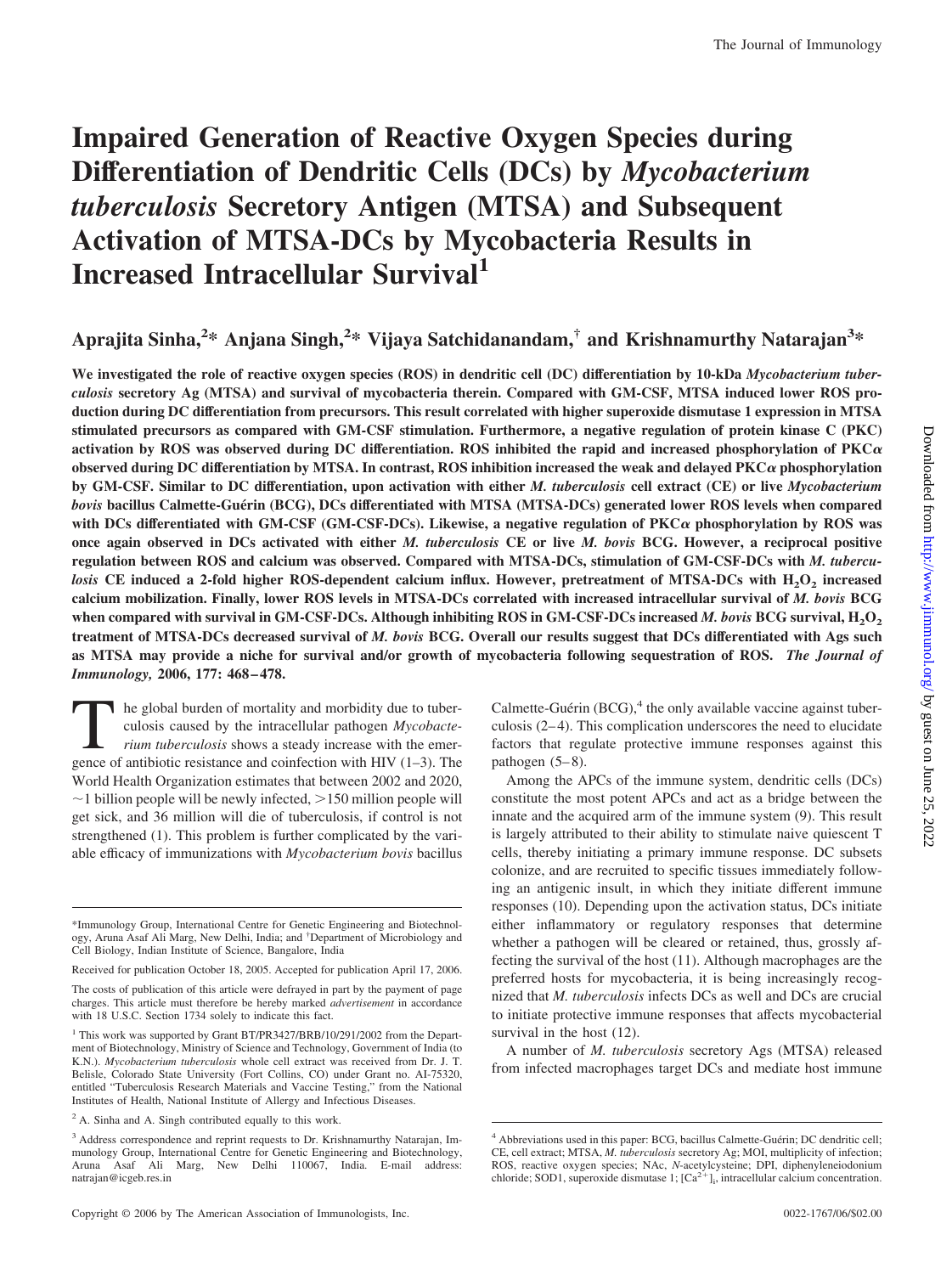responses. Because the release of secretory Ags and the recruitment of DC precursors at sites of infection are early events in the infection process, interactions between them are likely to shape the nature of subsequent immune responses including mycobacterial survival and dissemination. To this end, using a 10-kDa MTSA (also known as culture filtrate protein 10) that is expressed from the RD1 region of the *M. tuberculosis* genome, we have been investigating the interactions of secretory Ags with DCs to characterize the early events that occur following infection by *M. tuberculosis*. We have shown that MTSA and many other secretory Ags activate DCs by inducing their differentiation and maturation (reviewed in Refs. 13–15). However, a challenge of these DCs with either *M. tuberculosis* cell extract (CE) (16) or live *M. bovis* BCG (our unpublished data) down-regulates primary and recall Th1 responses. This observation indicated that a putative role for Ags such as MTSA is to down-regulate protective immune responses mounted by the host against *M. tuberculosis*. On similar lines, in this study, we investigated the possibility of MTSA differentiated DCs in regulating intracellular survival of *M. bovis* BCG as a function of reactive oxygen species (ROS).

Various forms of ROS, including superoxides, are generated from different sources, including normal cellular respiration, activated PMLs, endothelial cells, and mitochondrial electron flux (17, 18). Superoxide generation by phagocytic NADPH oxidase is known to be important in bacterial killing (19). Furthermore, ROS plays a role in various cellular processes such as proliferation (20), adhesion (21), and hypertension (22). In addition, growth factors are known to stimulate ROS production through their receptors, but the mechanisms are poorly understood (23).

In this study, we first investigated the role of ROS during DC differentiation by MTSA and GM-CSF. We observed that although ROS levels are increased during DC differentiation by GM-CSF, basal ROS levels are quenched during DC differentiation by MTSA. In subsequent experiments, we investigated the role of ROS during mycobacterial activation of DCs differentiated with MTSA (MTSA-DC) and with GM-CSF (GM-CSF-DC). Similar to DC differentiation, compared with DCs differentiated conventionally with GM-CSF, MTSA-DCs showed lower levels of intracellular ROS following activation with either *M. tuberculosis* whole CE or live *M. bovis* BCG. Low levels of ROS both during MTSA-DC and following subsequent activation of fully differentiated MTSA-DCs with *M. tuberculosis* CE or *M. bovis* BCG were associated with high expression of superoxide dismutase 1 (SOD1), higher activation levels of protein kinase C (PKC), and low intracellular calcium mobilization. Furthermore, reduced levels of ROS in MTSA-DCs resulted in increased survival of *M. bovis* BCG. The functional implications of increased mycobacterial survival in MTSA-DCs are discussed.

#### **Materials and Methods**

#### *Animals*

Female BALB/c mice 4–6 wk of age kept in pathogen-free environment were used following approval from the Institutional Animal Ethics Committee.

#### *Materials*

FITC-tagged Abs against mouse CD80 (clone 1G10), CD54 (clone 3E2),  $H-2D<sup>d</sup>$  (clone 3-25.4), PE-conjugated annexin V, and isotype controls were from BD Pharmingen. Recombinant mouse GM-CSF was from R&D Systems. DCFH-DA (dichlorofluorescin diacetate) was obtained from Molecular Probes. Ionomycin, calphostin C, PMA, *N*-acetylcysteine (NAc), diphenyleneiodonium chloride (DPI), hydrogen peroxide  $(H<sub>2</sub>O<sub>2</sub>)$ , and fluo-3-AM (fluo-3-acetoxymethyl ester) were purchased from Sigma-Aldrich. Abs to phospho-PKC $\alpha$ , SOD1, phospho-ERK1/2, GAPDH and Luminol kits for chemiluminescence detection and control Abs were purchased from Santa Cruz Biotechnology. *M. tuberculosis* CE was obtained from "Tuberculosis Research Materials and Vaccine Testing" (Colorado State University). This preparation is a sonicate of a growing culture of *M. tuberculosis* H37Rv. Additional details of its preparation and composition can be viewed at their web site ((www. cvmbs.colostate.edu/microbiology/tb/top).

#### *Expression and purification of MTSA*

Endotoxin-free MTSA was recombinantly expressed and purified as a Histagged protein from *Escherichia coli* as described earlier (14–16). The endotoxin levels were estimated to be 0.3 EU/mg of protein.

## *Enrichment of DC precursors from bone marrow and generation of DCs*

DCs were differentiated with either GM-CSF or MTSA as described before (12–14). Briefly, bone marrow from the tibias and femurs of BALB/c mice were flushed out and lymphocytes and  $I-A^+$  cells were depleted following MACS. Cells were cultured in RPMI 1640 medium containing 10% FCS, 0.05 M 2-ME, 1 mM sodium pyruvate plus either 15 ng/ml GM-CSF or 20  $\mu$ g/ml MTSA for 3 days. DCs differentiated with MTSA are referred to as MTSA-DCs, whereas DCs differentiated with GM-CSF are referred to as GM-CSF-DCs. We have shown that this method gives a homogenous population that is 99% DCs with negligible contaminating monocytes or macrophages (14). For some experiments, bone marrow cells were incubated with different concentrations of NAc or DPI for 1 h before stimulation of cells with either MTSA or GM-CSF. Cells were stained for surface molecules by FITC-tagged Abs (BD Biosciences) and analyzed by flow cytometry using FACSCalibur (BD Biosciences). The data were plotted using CellQuest software (BD Biosciences).

#### *Measurement of intracellular ROS*

Intracellular ROS levels were measured by flow cytometry in cells cultured in serum-free medium and loaded with the redox-sensitive dye DCFH-DA (24). The nonfluorescent DCFH-DA readily diffuses into the cells where it is hydrolyzed to the polar derivative DCFH, which is oxidized in the presence of  $H_2O_2$  to the highly fluorescent DCF. Thirty minutes before the end of each incubation period,  $\sim$  1  $\times$  10<sup>6</sup> cells were incubated with 10  $\mu$ M DCFH-DA in dark. Cells were thoroughly and quickly washed with pulse spin and immediately acquired for analyses in FACSCalibur (BD Biosciences). The data were plotted and analyzed using CellQuest software.

## *Analyses of phospho-PKC, phospho-ERK, and SOD1 levels*

Phospho-PKC $\alpha$ , phospho-ERK, and SOD1 levels were monitored by Western blotting. At the end of incubation, cells were chilled on ice and washed once with ice-cold PBS and lysed in buffer containing 10 mM HEPES (pH 7.9), 10 mM KCl, 0.1 mM EDTA, 0.1 M EGTA, 0.5% Nonidet P-40, and 2  $\mu$ g/ml each of aprotinin, leupeptin, and pepstatin. The suspension was centrifuged at 13,000 rpm for 2 min at 4°C. The supernatant was designated as the cytoplasmic extract. The  $20 \mu g$  of cytoplasmic extract were then resolved on 10% SDS-PAGE and subsequently transferred onto nitrocellulose membrane (Hybond C pure; Amersham Biosciences). The blots were then probed with Abs to phospho-PKC $\alpha$  or SOD1 or phospho-ERK followed by HRP-labeled secondary Abs. Furthermore, a parallel set of samples were run separately on SDS-PAGE and probed for classical PKC $\alpha$  or ERK or GAPDH as loading control. The blots were later developed by chemiluminescence using the Luminol reagent.

#### *Transfection of bone marrow precursors with Cu/Zn SOD*

Bone marrow precursors were transfected with either an irrelevant plasmid or Cu/Zn SOD (SOD1) by electroporation using Gene Pulser II (Bio-Rad) at 0.180 kV, 975  $\mu$ F for 40 msec. Following standardization for transfection efficiency, transfected bone marrow precursors were stimulated 14 h later with either MTSA or GM-CSF for analyses of intracellular ROS or monitoring  $PKC\alpha$  phosphorylation as described.

#### *Estimation of intracellular calcium levels*

Intracellular calcium levels were monitored essentially as previously described (25). Briefly, either  $2 \times 10^7$  GM-CSF-DCs or MTSA-DCs were loaded with 1  $\mu$ M fluo-3-AM for 45 min at 37°C in culture medium. The cells were thoroughly washed with HBSS and suspended in fresh culture medium. An aliquot of cells was diluted in culture medium, and when required, stimulated with *M. tuberculosis* CE, and real-time increase in intracellular calcium concentration ( $[Ca^{2+}]_i$ ) was monitored immediately over a period of 5 min by FACS using FACSCalibur (BD Biosciences), and the data were analyzed using the CellQuest software. For some groups,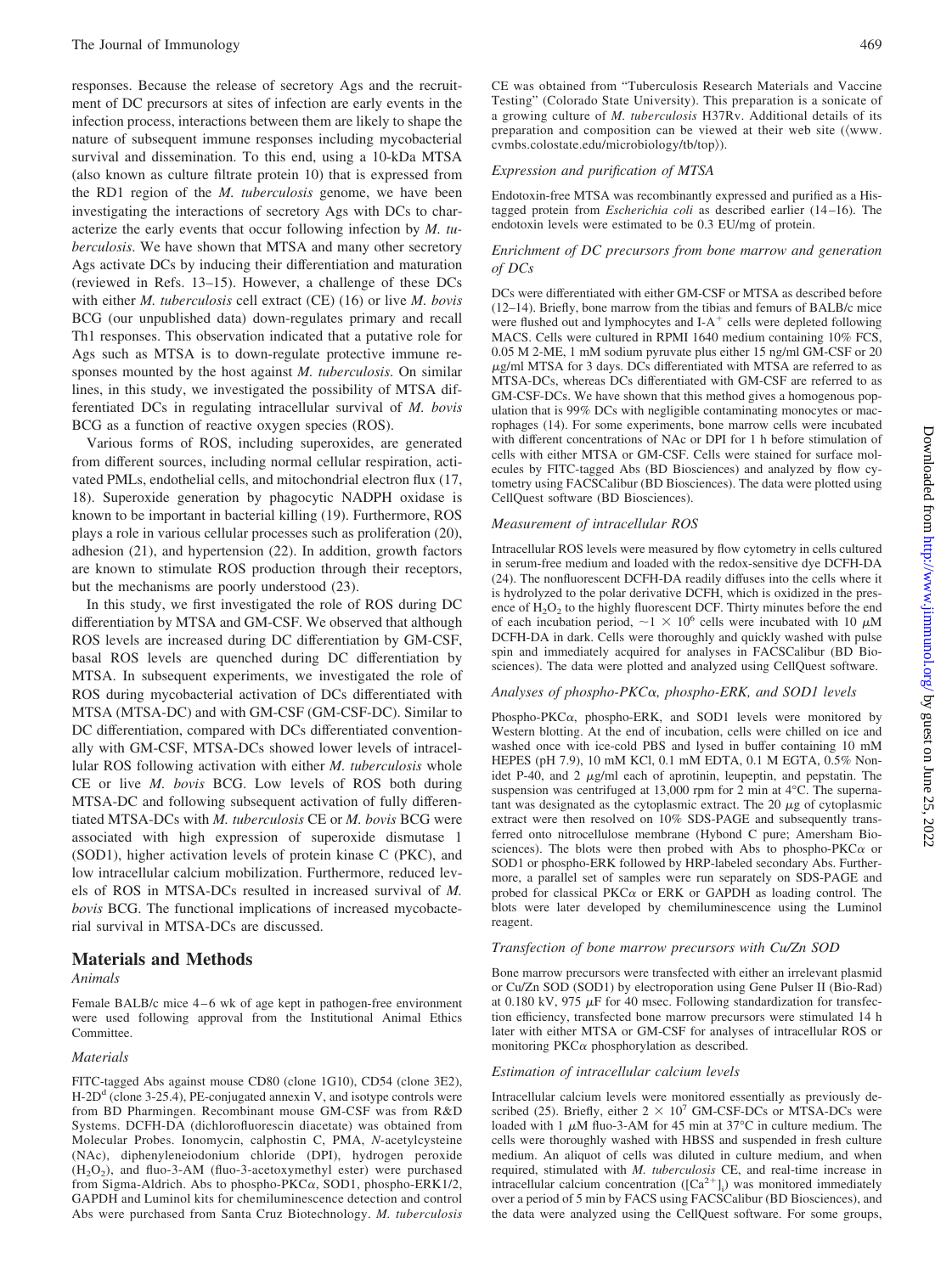GM-CSF-DCs were treated with NAc or DPI and MTSA-DCs were treated with 50  $\mu$ M H<sub>2</sub>O<sub>2</sub> for 30 min. Cells were later loaded with fluo-3-AM and stimulated with *M. tuberculosis* CE to monitor intracellular calcium levels over a period of 5 min.

#### *Infection of DCs with* M. bovis *BCG*

*M. bovis* BCG strain SSI-1331 from Statens Serum Institute was grown in Middlebrook 7H9 liquid medium supplemented with ADS (albumin/dextrose/saline) at a final concentration of 5, 2, and 0.8 g/L, respectively, along with 0.05% Tween 80. Aliquots were frozen at  $-85^{\circ}$ C and viable bacteria were enumerated by plating serial dilutions on 7H10 agar. Fully differentiated MTSA-DCs or GM-CSF-DCs were infected with *M. bovis* BCG at a multiplicity of infection (MOI) of 1 for 5 h. Extracellular bacteria were washed off, and DCs were processed for estimation of ROS, phospho- $PKC\alpha$ , or SOD1 levels as mentioned.

#### *Intracellular survival of* M. bovis *BCG in DCs*

Fully differentiated MTSA-DCs or GM-CSF-DCs were infected with MOI of 1 for *M. bovis* BCG as described. Following washes, extracellular bacteria were killed off by treatment with gentamicin. Infected DCs were lysed 72 h postinfection, serially diluted, and plated onto 7H10 agar. Two to three weeks later, plates were scored for CFU.

# **Results**

#### *MTSA generates low levels of ROS during DC differentiation*

Toward characterization of the interactions of DCs with MTSA, we have previously shown that Ags such as MTSA induce differentiation of mouse bone marrow precursors into immature DCs (14). These DCs are phenotypically (based on surface marker expression) and morphologically similar to DCs differentiated conventionally with GM-CSF. However, functional characterization of MTSA-DCs showed that, unlike GM-CSF-DCs that induce Th1 responses to a challenge with *M. tuberculosis* whole CE, MTSA-DCs induced Th0 responses to *M. tuberculosis* whole CE in an IL-10 and TGF- $\beta$ -dependent mechanism (16). This response indicated that Ags such as MTSA are secreted to down-regulate Th1 responses to subsequently released mycobacterial components or mycobacteria via initial activation of DCs. In this study, to begin, we first examined the role of ROS during DC differentiation by MTSA. In subsequent experiments, we looked at modulation of ROS levels in MTSA-DCs following activation with *M. tuberculosis* whole CE or infection with live *M. bovis* BCG and the consequent effect thereof on the survival of intracellular mycobacteria. As MTSA-DCs and GM-CSF-DCs share similar phenotype and maturation status (both are immature DCs; Ref. 14) for comparative purposes, we did parallel experiments with GM-CSF. This approach identifies the differences and similarities between the two

differentiated DCs and highlights the physiological significance of DC differentiation by MTSA.

We first investigated whether ROS are generated and required for DC differentiation by MTSA and GM-CSF. We monitored intracellular ROS levels by flow cytometry as a function of reduction of the redox sensitive dye DCFH-DA (see *Materials and Methods*). As shown in Fig. 1 stimulation of bone marrow precursors with GM-CSF increased ROS levels within 30 min that were maintained at a higher level than unstimulated controls up to 2 h. In contrast, a decrease in ROS levels with respect to unstimulated control was noticed upon stimulation with MTSA. This decrease was maintained up to 1 h of stimulation, and at 2 h ROS levels were at par with the unstimulated control. Furthermore, this difference in ROS levels was maintained until these cells fully differentiated into DCs as later shown (see Fig. 5). We have shown earlier that DCs differentiated with either GM-CSF or MTSA were homogenous and do not contain any monocytes or macrophages (14). Nevertheless, to confirm that the observed ROS levels (especially at 72 h) were from DCs and not from any contaminating monocytes or macrophages in our DC populations, we conducted immunophenotypic analyses for the presence of various monocytes or macrophages in MTSA-DCs and GM-CSF-DCs by monitoring the expression of CD43 that is present on most macrophages and monocytes. Concurrent with our earlier studies (14), no  $CD43<sup>+</sup>$  cells were observed in our DC populations. The majority of the cells were positive for CD11c and CD11b that are expressed on most myeloid DCs. These results indicated that ROS levels observed in the cells were in DCs only. Furthermore, we stimulated freshly isolated  $CD43^+CD11b^+CD11c^-$  peritoneal monocytes/macrophages isolated from naive mice with either MTSA or GM-CSF and monitored changes in ROS levels. Similar to DCs a reduction in ROS levels was observed in peritoneal macrophage/ monocytes upon stimulation with MTSA. However, no effect on ROS levels was observed following stimulation of peritoneal monocytes/macrophages with GM-CSF (data not shown). These results further reiterated that the observed increase in ROS levels were in GM-CSF-DCs only and not in any contaminating monocytes/macrophages in the population. The decrease in ROS levels in MTSA-stimulated peritoneal macrophages/monocytes indicated that similar to DCs, MTSA might down-regulate ROS levels in monocytes/macrophages also. However, because no  $CD43<sup>+</sup>$  cells were present in MTSA-DCs, this rules out the possibility that the observed decrease in ROS levels in DCs is due to contaminating monocytes/macrophages.



**FIGURE 1.** MTSA generates negligible levels of ROS during DC differentiation. Bone marrow precursors were cultured in serum-free medium for indicated times. Thirty minutes before the end of incubation period, cells were loaded with  $10 \mu$ M DCFH-DA. Cells were quickly and thoroughly washed and immediately analyzed for ROS levels by FACS. *Top*, Stimulation with MTSA. *Bottom*, Stimulation with GM-CSF. Stimulated cells (thick line histogram) and unstimulated cells (thin line histogram) are represented. Data from one of five independent experiments are shown.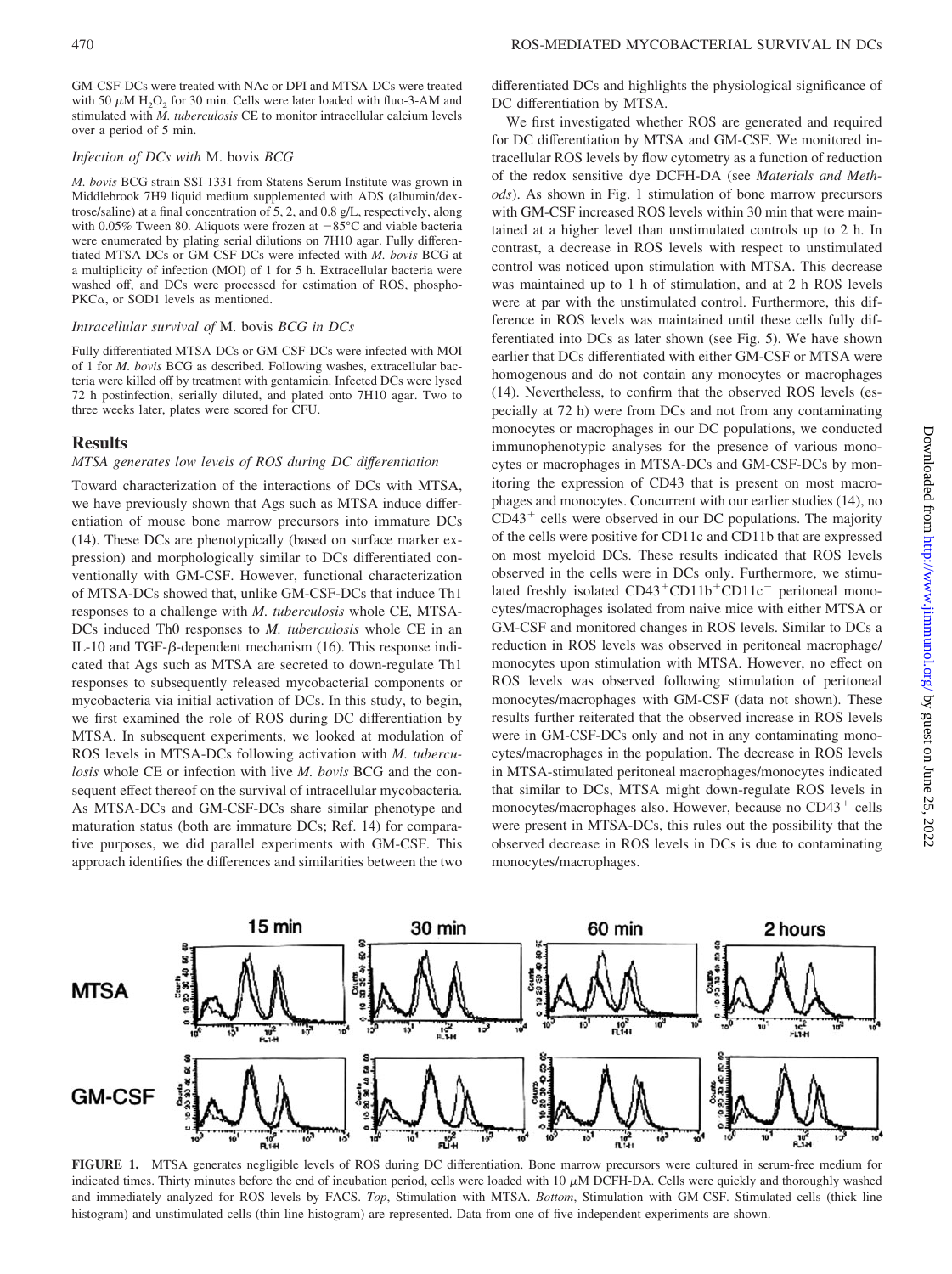We next investigated whether ROS requirement is essential for DC differentiation. To this end, we incubated bone marrow precursors with two well-characterized ROS inhibitors, NAc and DPI (24). Although NAc is known to block ROS generation by inhibiting the action of the NADPH oxidase (24), DPI is an inhibitor of flavoproteins and thus inhibits both phagocytic and nonphagocytic NADPH oxidases, NO synthase, NADPH quinone:oxidoreductase, and mitochondrial NADH dehydrogenases (26–29). For monitoring DC differentiation, we looked at the surface densities of CD80, CD54, and H-2D (MHC class I), as representative of costimulatory, adhesion and MHC molecules. Furthermore, these markers are expressed at high levels on both MTSA-DCs and GM-CSF-DCs (14). As shown in Fig. 2, incubation of precursors with either NAc or DPI completely blocked the up-regulation of all the three markers in a dose-dependent manner, by both MTSA (Fig. 2, *left*) and GM-CSF (Fig. 2, *right*) during DC differentiation. These results indicated that ROS play a crucial role in the differentiation of precursors into DCs, such that inhibiting ROS does not allow the precursors to develop into DCs. This finding was despite the fact that MTSA stimulation failed to appreciably increase ROS to detectable levels. In addition, the levels of MHC class II and CD86 were also completely inhibited by both the inhibitors (data not shown). We ascertained that incubation with either DPI or NAc had no effect on cell viability. To this end, cells were incubated with 10  $\mu$ M DPI or 50 mM NAc along with either GM-CSF or MTSA for 72 h. Additionally, cells were incubated with 100  $\mu$ M DPI along with GM-CSF. At the end of the incubation period, cells were stained with Annexin V. In the presence of either 10  $\mu$ M DPI or 50 mM NAc, the cell viability was maintained over 95% indicating that neither NAc or DPI used at their respective concentrations had any effect on cell viability, whereas cells with  $100 \mu M$ DPI along with GM-CSF showed considerable loss in viability (data not shown). Concurrent with the fact that GM-CSF stimulation produced more ROS than stimulation with MTSA, a higher dose of DPI or NAc was required for near complete inhibition of surface marker up-regulation (to levels observed in unstimulated cultures) as compared with MTSA stimulated cultures (Fig. 2). Furthermore, of the three markers analyzed H-2D (MHC class I) showed the greatest sensitivity to ROS inhibition by both NAc and DPI, whereas CD80 was relatively more resistant. This was true for both MTSA- and GM-CSF-mediated DC differentiation, indicating differential regulation of surface marker up-regulation by ROS. TNF- $\alpha$  is secreted during DC differentiation of precursors and TNF- $\alpha$  has been postulated to aid DC differentiation (30). Furthermore, ROS is known to induce TNF- $\alpha$  secretion in human DCs (31). Therefore, as an indicator of DC differentiation, we also looked at TNF- $\alpha$  levels in the presence of ROS inhibitors during DC differentiation by MTSA and GM-CSF. NAc or DPI treatment of precursors before stimulation with MTSA or GM-CSF also sig-

nificantly inhibited TNF- $\alpha$  (data not shown). These results indicated that ROS are required for TNF- $\alpha$  secretion during DC differentiation.

Keeping these identified dose thresholds in mind, and for a realistic comparison of the effects of ROS on DCs differentiated with MTSA or with GM-CSF, all subsequent experiments were conducted by treatment of cells with either 50 mM NAc or 10  $\mu$ M DPI before stimulation.

# *SOD1 quenches ROS generated during DC differentiation by MTSA*

Because MTSA stimulation generated low levels of ROS we investigated whether this could be a result of high levels of an intracellular ROS scavenger. Of the different intracellular ROS scavengers, the various isoforms of SOD are well characterized (32). SOD converts superoxide into  $H_2O_2$  and oxygen (32). As shown in Fig. 3*A*, MTSA stimulation indeed induced a 24-fold increase in SOD1 levels within 30 min that was evident up to 6 h poststimulation. In contrast, a weak increase in SOD1 expression (3-fold) was observed post-GM-CSF stimulation that was lost by 6 h. Importantly, overall levels of SOD1 were higher at all time points during DC differentiation by MTSA as compared with GM-CSF. This indicated that higher levels of SOD1 might scavenge the superoxides generated following stimulation with MTSA, resulting in low levels of detectable ROS. Furthermore, no changes in SOD1 levels were observed in peritoneal monocytes/macrophages stimulated with MTSA or GM-CSF, indicating that the observed effects were specific to DCs (data not shown). This result also indicated that the decrease in ROS levels observed in DCs and monocytes/macrophages following MTSA stimulation could be regulated at different levels. This further indicated that the interaction of DCs and monocytes/macrophages with *M. tuberculosis* and/or *M. tuberculosis* Ags could be differentially regulated as discussed later.

To further investigate whether increased SOD1 levels were indeed responsible for low ROS levels during DC differentiation by MTSA, we transfected bone marrow precursors with a plasmid expressing SOD1 (Cu/Zn SOD) and measured ROS levels at various times following stimulation with GM-CSF. As shown in Fig. 3*B*, GM-CSF-stimulated bone marrow cells transfected with an irrelevant plasmid (MOCK) showed higher ROS levels than MTSA-stimulated bone marrow cells (Fig. 3*B*, compare thick line histogram with thin in b–e). In contrast, ROS levels in GM-CSFstimulated bone marrow cells transfected with plasmid expressing SOD1, were now reduced to the extent that the profiles were superimposable on MTSA-stimulated bone marrow cells at all time points (Fig. 3*B*, compare thick line histogram with thin in *g–j*). In fact, basal levels of ROS in unstimulated SOD1-transfected cells

**FIGURE 2.** ROS is obligatory for surface marker upregulation during DC differentiation. Bone marrow precursors were stimulated with MTSA (*left*) or GM-CSF (*right*) in the presence of indicated concentrations of ROS inhibitors DPI or NAc. "Control" represents DCs differentiated in the absence of any inhibitor. Cells were stained for surface levels of CD80  $($ , H-2D  $($  $)$ , and CD54 ( $\blacksquare$ ) with FITC-conjugated Abs, and analyzed by FACS. Data are expressed as levels of mean fluorescence intensity (MFI) relative to Control. Data from one of three independent experiments are shown.

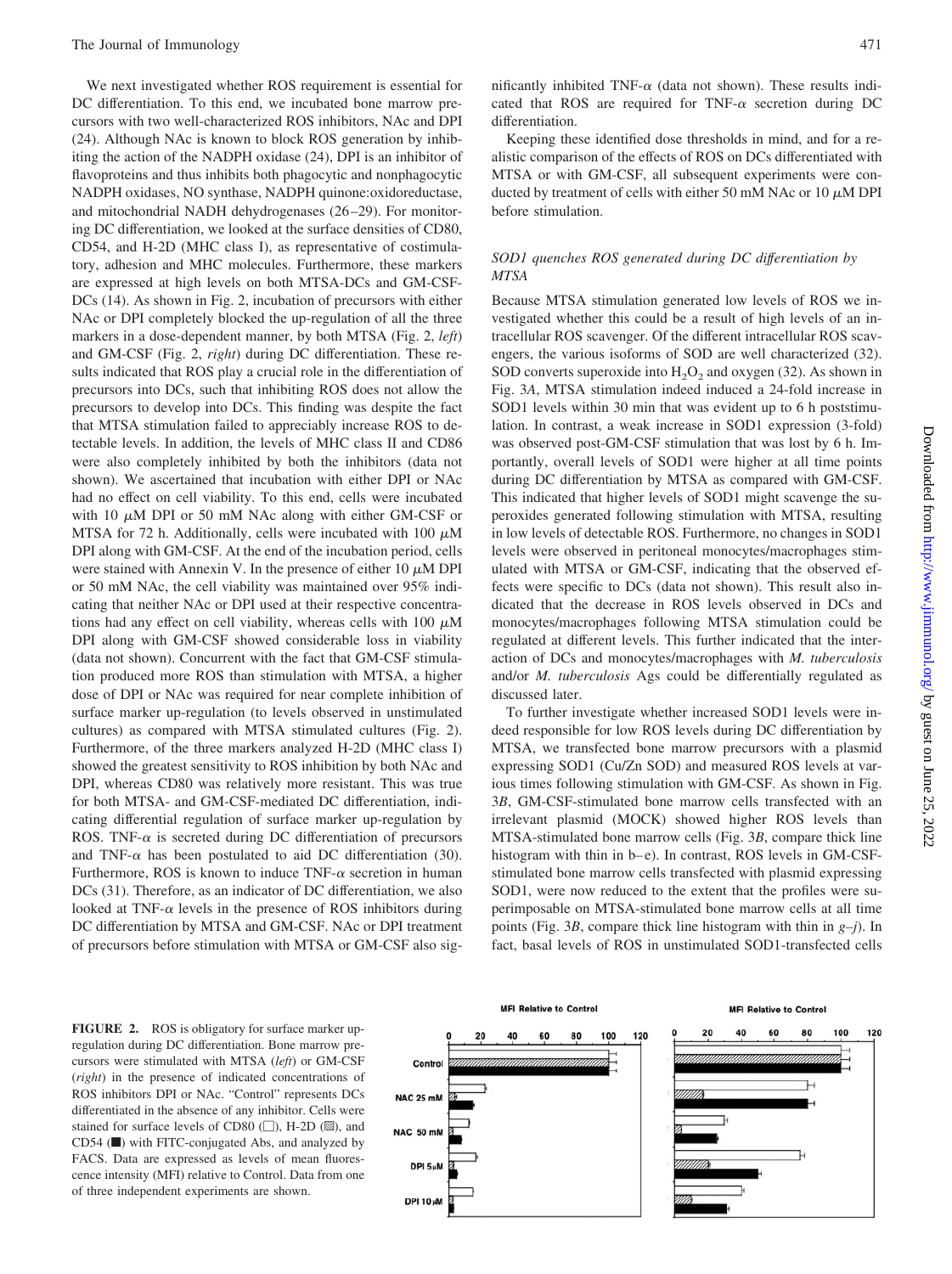

**FIGURE 3.** Enhanced SOD1 expression during DC differentiation by MTSA quenches ROS. *A*, Bone marrow precursors were stimulated with MTSA (*left*) or GM-CSF (*right*) for indicated times. SOD1 level in the cytoplasmic extracts were monitored by Western blotting. Values below SOD blot depict relative intensity of the bands. GAPDH levels are shown as loading control. One of three independent experiments is shown. *B*, Bone marrow cells were transfected with an irrelevant plasmid (MOCK, *a– e*) or plasmid DNA expressing SOD1 (SOD1, *f–j*). Thick line histograms in *b– e* depict ROS levels at indicated times poststimulation in GM-CSF-stimulated bone marrow precursors transfected with MOCK plasmid. Thick line histograms in *g–j* depict ROS levels at indicated times poststimulation in GM-CSF-stimulated bone marrow cells transfected with SOD1-expressing plasmid. Thin line histograms in *b– e* and *g–j* depict ROS levels in MTSA stimulated bone marrow cells. The thick line histograms (*a* and *f*) depict ROS levels in MOCK-transfected and SOD1-transfected, respectively, unstimulated bone marrow cells. The thin line histograms (*a* and *f*) depict unstimulated bone marrow cells.

were also quenched as compared with unstimulated MOCK-transfected cells (Fig. 3*B*, compare *a* and *f*). These results then strongly indicated that increased levels of SOD1 during DC differentiation by MTSA contribute toward quenching of ROS.

# *Negative regulation of PKC activation by ROS during DC differentiation*

We next investigated whether ROS generated during MTSA-DC or GM-CSF-DC modulates signaling intermediates involved in the differentiation process. In investigating the intracellular mechanisms contributing to down-regulation of Th1 responses from MTSA-DCs, we have observed that MTSA stimulation induces early and increased phosphorylation of  $PKC\alpha$  as compared with GM-CSF during DC differentiation. This increased and early activation of PKC plays a determinant role in the down-regulation of subsequent Th1 responses (A. Sinha, A. Singh, and K. Natarajan, submitted for publication). To begin with we looked at the effects of ROS inhibition on  $PKC\alpha$  phosphorylation. As shown in Fig. 4A, *left*, MTSA stimulation increased the phosphorylation of  $PKC\alpha$ within 15 min. This induced phosphorylation was further enhanced by both NAc and DPI treatment indicating a negative role of ROS in PKC $\alpha$  phosphorylation by MTSA. In contrast, GM-CSF stimulation resulted in a weak phosphorylation of  $PKC\alpha$ . However, this weak phosphorylation of  $PKC\alpha$  by GM-CSF was significantly enhanced upon pretreatment with both NAc and DPI (Fig. 4*A*, *right*), again indicating a negative regulation of ROS in PKC activation. In a mirror experiment, treatment of DC precursors with  $H_2O_2$  completely inhibited PKC $\alpha$  phosphorylation following MTSA stimulation (Fig. 4*B*), thus suggesting that ROS has a regulatory effect on PKC $\alpha$  activation. We ensured that H<sub>2</sub>O<sub>2</sub> treatment did not result in any cell death as >95% cells were viable in the presence of  $H_2O_2$  (data not shown). Furthermore, similar to treatment with NAc or DPI,  $PKC\alpha$  phosphorylation was now significantly increased with advanced kinetics in GM-CSF stimulated bone marrow cells transfected with SOD1 expressing plasmid (see Fig. 4*C*), thus indicating that higher SOD1 levels quench ROS generated following stimulation and result in higher PKC activation. Similar to SOD1 levels no effect of MTSA or GM-CSF stimulation of peritoneal monocytes/macrophages on phospho-PKC $\alpha$ phosphorylation was observed (data not shown); once again indicating that the effects seen were DC-specific and  $PKC\alpha$  phosphorylation by ROS is regulated differently in DCs and monocytes/ macrophages following stimulation with MTSA. We also looked at the activation status of MAPK that are known to play vital roles in DC differentiation by ensuring the survival of the differentiating precursors as a function of ROS (33). We have observed that MTSA and GM-CSF induce ERK1/2 phosphorylation with different kinetics. Although GM-CSF induces ERK1/2 phosphorylation within 15 min, MTSA induces ERK phosphorylation between 3 and 12 h (our unpublished results). We, therefore, analyzed the effects of ROS inhibition on ERK1/2 phosphorylation by MTSA and GM-CSF at their optimal time of activation. Phosphorylation of ERK1/2 was inhibited by both NAC and DPI in GM-CSF and MTSA stimulated precursors. A greater degree of inhibition was observed at early time points in MTSA stimulated cultures (Fig. 4*D*, *left*), while inhibition of ERK1/2 phosphorylation was more evident at later time points in GM-CSF stimulated cultures (Fig. 4*D*, *right*). This indicates a differential regulation of kinetics of ERK phosphorylation by ROS in the two DCs. These results also indicated that ROS regulates the activation of the MAPK family involved in DC survival.

#### *ROS generation following stimulation with live mycobacteria*

Having observed that ROS is differentially generated during DC differentiation by MTSA and GM-CSF and that ROS modulates activation of signaling intermediates, next it was important to investigate the role of ROS in DC activation by mycobacteria. Furthermore, such a scenario would be reminiscent of infection because secretion of Ags such as MTSA is likely to be followed by the release of mycobacterial components and/or live mycobacteria from infected macrophages. We therefore conducted investigations toward ROS generation and regulation in DCs. To this end, we stimulated fully differentiated MTSA-DCs and GM-CSF-DCs with *M. tuberculosis* CE, as representative of *M. tuberculosis* components on one hand and *M. bovis* BCG as representative of live mycobacteria in contrast. As shown in Fig. 5*A*, compared with MTSA-DCs (thin line histogram), stimulation of GM-CSF-DCs (thick line histogram) with either *M. tuberculosis* CE (*top*) or *M. bovis* BCG (*bottom*) showed a greater increase in ROS levels over unstimulated controls. Furthermore, stimulation of GM-CSF-DCs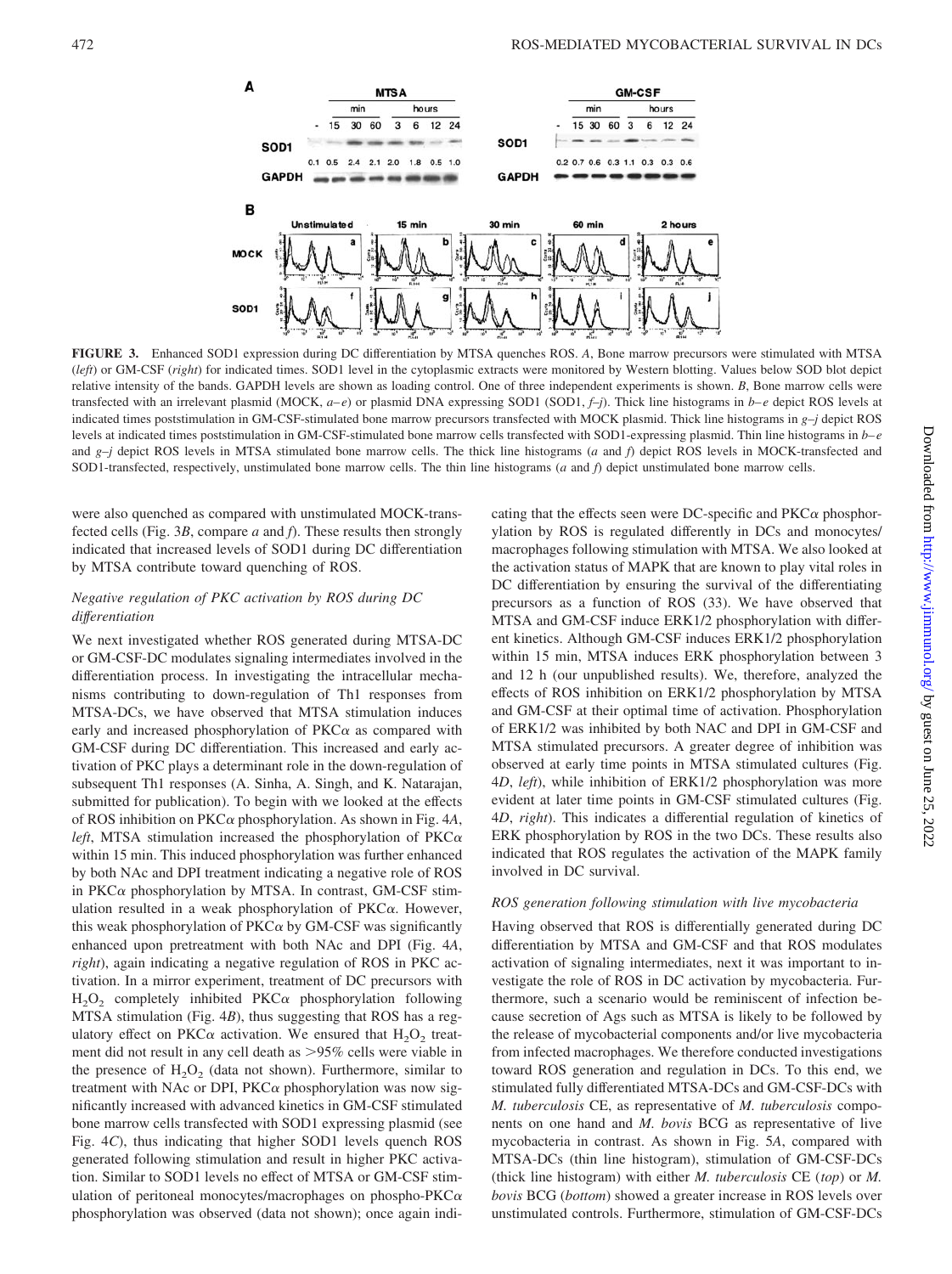| А |                      | <b>MTSA</b> |         |     |            |                            |             |            |          |                   |    |                    |  |    |                |            | <b>GM-CSF</b>                                   |               |                  |                   |       |     |  |
|---|----------------------|-------------|---------|-----|------------|----------------------------|-------------|------------|----------|-------------------|----|--------------------|--|----|----------------|------------|-------------------------------------------------|---------------|------------------|-------------------|-------|-----|--|
|   |                      |             |         |     | <b>NAC</b> |                            |             | <b>DPI</b> |          |                   |    |                    |  |    |                | <b>NAC</b> |                                                 |               |                  | DPI               |       |     |  |
|   | min<br>pPKCa         |             |         |     |            | 15 30 60 15 30 60 15 30 60 |             |            |          |                   |    | min<br>pPKCa       |  |    |                |            | 15 30 60 15 30 60 15 30 60                      |               |                  |                   |       |     |  |
|   | <b>PKC</b>           | 8.2         | 0.9     |     | $1.1$ 1.2  |                            | 1.5 1.4 1.4 |            |          | $1.7$ $1.7$ $1.5$ |    | <b>PKC</b>         |  | 03 | 0.6            |            | 04 05 13 14 12                                  |               |                  | $1.9$ $1.2$ $1.3$ |       |     |  |
| в |                      |             |         |     |            | <b>MTSA</b>                |             |            |          |                   |    | С                  |  |    |                |            |                                                 | <b>GM-CSF</b> |                  |                   |       |     |  |
|   |                      |             |         |     |            |                            |             |            | $H_2O_2$ |                   |    |                    |  |    |                |            | <b>MOCK</b>                                     |               | SOD <sub>1</sub> |                   |       |     |  |
|   | min                  |             |         | 15  | 30         | 60                         | 15          |            | 30       | 60                |    | min                |  | C1 | C <sub>2</sub> | 15         | 30                                              | 60            | 15               |                   | 30 60 |     |  |
|   | pPKCa                |             |         |     |            |                            |             |            |          |                   |    | $pPKC\alpha$       |  |    |                |            |                                                 |               |                  |                   |       |     |  |
|   | <b>PKC</b>           | 0.6         |         | 0.5 | 1.5        | 0.6                        | 0.6         |            | 0.8      | 0.2               |    | <b>PKC</b>         |  |    | 0.2 0.4        |            | $0.4$ $0.2$                                     | 0.2           | 2.3              |                   | 2.4   | 2.3 |  |
| D |                      | <b>MTSA</b> |         |     |            |                            |             |            |          |                   |    |                    |  |    |                |            | <b>GM-CSF</b>                                   |               |                  |                   |       |     |  |
|   |                      |             |         |     |            | <b>NAC</b>                 |             |            |          | <b>DPI</b>        |    |                    |  |    |                |            | <b>NAC</b>                                      |               |                  | DPI               |       |     |  |
|   | hours<br><b>pERK</b> |             | з<br>55 | 6   | 12         | 3                          | 6 12        |            | 3        | 6                 | 12 | min<br><b>pERK</b> |  |    |                |            | 15 30 60 15 30 60 15 30 60                      |               |                  |                   |       |     |  |
|   | <b>ERK</b>           | 68          |         |     | 3          | 0.3                        | 0.4         |            | 1901     | 02                | 15 | <b>ERK</b>         |  |    |                |            | $0.0$ 1.7 1.4 1.0 0.7 0.4 0.2 1.7<br>********** |               |                  | 0.3               | 0.4   |     |  |

**FIGURE 4.** ROS negatively regulates  $PKC\alpha$  phosphorylation during DC differentiation. Phosphorylation of  $PKC\alpha$  (pPKC $\alpha$ ) in *A*–*C* or of ERK1/2 (pERK) in *D* of MTSA- or GM-CSF-stimulated bone marrow precursors under different culture conditions is shown. *A*, Bone marrow cells were incubated with 50 mM NAc or 10  $\mu$ M DPI for 1 h and later stimulated with MTSA (*left*) or GM-CSF (*right*) for indicated times. *B*, Cells were incubated with 50  $\mu$ M H<sub>2</sub>O<sub>2</sub> for 1 h before stimulation with MTSA. *C*, Bone marrow cells were transfected with either an irrelevant plasmid (MOCK) or plasmid-expressing SOD1. Following transfection, cells were stimulated with GM-CSF for indicated times and monitored for phospho-PKC $\alpha$  levels. C1 and C2 represent unstimulated bone marrow cells transfected with MOCK and SOD1, respectively. *D*, Bone marrow cells were incubated with 50 mM NAc or 10  $\mu$ M DPI for 1 h and later stimulated with MTSA (*left*) or GM-CSF (*right*) for indicated times. Values between blots depict relative intensity of the band. One of three experiments is shown.

resulted in higher overall levels of ROS as compared with stimulation of MTSA-DCs at all time points. Maximum ROS levels were seen at 30 min following stimulation of GM-CSF-DCs with either *M. tuberculosis* CE or *M. bovis* BCG. At this time point MTSA-DCs stimulated with *M. tuberculosis* CE showed ROS levels lower than their unstimulated controls, but the levels came back to baseline at 2 h poststimulation. This indicated a tight regulation of ROS in MTSA-DCs following activation with *M. tuberculosis* components. Furthermore, at 2 h poststimulation with *M. bovis* BCG, whereas ROS levels in GM-CSF-DCs were higher compared with its unstimulated control, the corresponding ROS levels in MTSA-DCs were lower than its unstimulated control. These results indicated that MTSA-DCs are incapable of mounting high levels of ROS following their interaction with mycobacteria or parts thereof. Furthermore, in contrast to GM-CSF-DCs, ROS levels in peritoneal macrophages/monocytes marginally decreased upon *M. tuberculosis* CE stimulation at 60 min when compared with unstimulated controls. However, no effect on ROS levels was observed following stimulation with *M. bovis* BCG at any time point of stimulation (data not shown) indicating that the interaction of mycobacteria with DCs and monocytes/macrophages is different.

Similar to DC differentiation, SOD1 levels were significantly enhanced in MTSA-DCs within 15 min following stimulation with *M. tuberculosis* CE (Fig. 5*B*, *top left*), whereas no significant enhancement was observed in GM-CSF-DCs even at a higher exposure of the film (Fig. 5*B*, *top right*). These results further reiterate the role of ROS scavenger SOD1 in preventing high levels of superoxide accumulation in MTSA-DCs. SOD1 levels were marginally enhanced in MTSA-DCs following *M. bovis* BCG stimulation (Fig. 5*B*, *bottom left*), whereas SOD1 levels showed a 2-fold increase in GM-CSF-DCs following *M. bovis* BCG stimulation (Fig. 5*B*, *bottom right*). Nevertheless, a side-by side comparison of

absolute levels of SOD1 revealed that they were higher in stimulated MTSA-DCs as compared with stimulated GM-CSF-DCs; again indicating that higher expression of SOD1 could prevent ROS accumulation and function in MTSA-DCs. SOD1 levels showed no significant changes in peritoneal monocytes/macrophages following stimulation with either *M. tuberculosis* CE or *M. bovis* BCG (data not shown), again indicating differential regulation of ROS in DCs and monocytes/macrophages in response to mycobacteria.

# *ROS negatively regulates PKC activation during DC activation by live mycobacteria*

We next investigated whether the negative regulation of  $PKC\alpha$ activation by ROS observed during DC differentiation was also prevalent in subsequent activation of DCs with live mycobacteria. To observe the effects of ROS regulation we treated MTSA-DCs with  $H_2O_2$  and GM-CSF-DCs with NAc or DPI before stimulation with *M. tuberculosis* CE or *M. bovis* BCG. As shown in Fig. 6, *top left*, *M. tuberculosis* CE stimulation of MTSA-DCs induced rapid increase in phosphorylation of  $PKC\alpha$  within 15 min of stimulation. This increase was completely inhibited upon pretreatment of DCs with  $H_2O_2$ . Likewise, pretreatment of GM-CSF-DCs with ROS inhibitors NAc or DPI now showed increased levels of  $PKC\alpha$ phosphorylation and with advanced kinetics (within 15 min) as compared with the weak and delayed activation observed (at 60 min) in the absence of ROS inhibition (Fig. 6, *top right*). Similar results were obtained following stimulation of MTSA-DCs with *M. bovis* BCG, wherein  $H_2O_2$  pretreatment abolished the induced phosphorylation of PKCα (Fig. 6, *bottom left*). Treatment of GM-CSF-DCs with DPI and NAc enhanced the degree and kinetics of  $PKC\alpha$  phosphorylation upon *M. bovis* BCG stimulation (Fig. 6, *bottom right*). These results indicated that the negative regulation of PKC activation by ROS observed during DC differentiation continued into DC activation by mycobacteria. Similar to SOD1, no modulation of  $PKC\alpha$  levels were observed in peritoneal monocytes/macrophages following stimulation with *M. tuberculosis* CE or *M. bovis* BCG (data not shown) indicating that PKC activation is differentially regulated in DCs and monocytes/macrophages, at least at the level of ROS.

# *Positive regulation of calcium by ROS during DC activation by mycobacteria*

A key second messenger that governs various aspects of cellular activation is  $[Ca^{2+}]$ <sub>i</sub> (30). Furthermore, calcium signals are generated and modulated upon challenge of DCs with mycobacterial Ags (34). It was thus of interest to see the regulation of calcium by ROS during DC activation. We have earlier observed that stimulation of GM-CSF-DCs with *M. tuberculosis* CE induces a rapid influx of calcium from the medium to a greater extent than the influx seen in MTSA-DCs. Stimulation of GM-CSF-DCs with *M. tuberculosis* CE induced 200 nM calcium (Fig. 7*A*, profile *a* and *right panel*), whereas only 89 nM was observed in MTSA-DCs (Fig. 7*A*, profile *b*), indicating that calcium-mediated responses are suppressed in MTSA-DCs. Pretreatment of GM-CSF-DCs with either NAc or DPI completely inhibited any increase in intracellular calcium levels (Fig. 7*A*, profiles c and d). In contrast, pretreatment of MTSA-DCs with  $H_2O_2$  now induced intracellular calcium influx to levels comparable to those observed in *M. tuberculosis* CE-stimulated GM-CSF-DCs (Fig. 7*A*, profile *e*). These results indicated that although ROS negatively regulates PKC activation, it has a positive effect on intracellular calcium influx. We extended the observations of positive regulation of calcium by ROS by transfecting GM-CSF-DCs with plasmid expressing SOD1 (to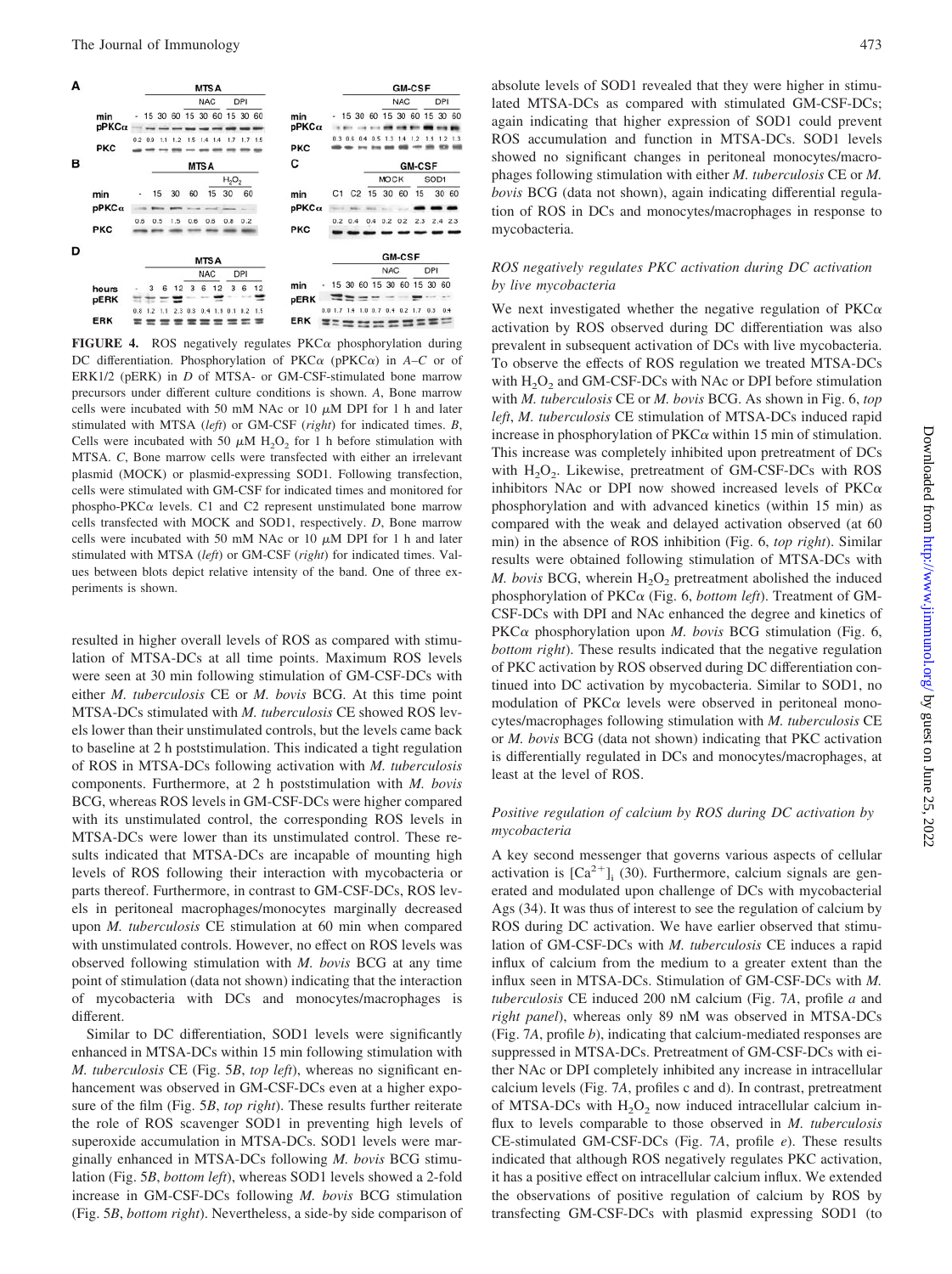**FIGURE 5.** Activation of MTSA-DCs with live mycobacteria induces low ROS levels. *A*, ROS levels in fully differentiated MTSA-DCs (thin line histogram) or GM-CSF-DCs (thick line histogram) stimulated with either 20 μg of *M. tuberculosis* CE (*top*) or *M. bovis* BCG at 1 MOI (*bottom*) for indicated times. "Unstimulated" represents ROS levels before stimulation. *B*, SOD1 levels in MTSA-DCs (*left*) or GM-CSF DCs (*right*) stimulated either with 20  $\mu$ g of *M. tuberculosis* CE (*top*) or *M. bovis* BCG at 1 MOI (*bottom*) for the indicated times. GAPDH levels are shown as loading control. M and G represent SOD1 levels in unstimulated MTSA-DCs and GM-CSF DCs, respectively. Data from one of five independent experiments are shown.



quench ROS) before stimulation with *M. tuberculosis* CE. As expected, no influx of calcium was observed in GM-CSF-DCs transfected with SOD1 following stimulation with *M. tuberculosis* CE, whereas MOCK-transfected DCs resulted in increased calcium influx (data not shown). These results further support that the calcium influx observed in DCs following stimulation with mycobacteria is regulated by ROS. Singh et al. (35) have recently reported a cross-regulation of ROS and calcium during the activation of B lymphocyte receptor that effects subsequent expression of a number of genes. To see whether such reciprocal regulation of ROS and calcium exist during activation of DCs by mycobacteria, we measured ROS levels in MTSA-DCs and GM-CSF-DCs in the presence of ionomycin, a calcium ionophore. As shown in Fig. 7*B*, pretreatment of MTSA-DCs with ionomycin resulted in a 2- to 3-fold increase in ROS levels following stimulation with either *M. tuberculosis* CE or *M. bovis* BCG. However, no appreciable increase in ROS levels was observed in corresponding GM-CSF-DCs. In fact a marginal decrease in ROS levels was evident upon stimulation with *M. tuberculosis* CE. Because ROS levels in *M. tuberculosis* CE stimulated GM-CSF-DCs are already high (Fig. 5*A*), this could probably reflect upper threshold limits and a feedback regulation that prevents further increase in ROS levels so as to avoid deleterious effects on the cell itself. That this was true was confirmed in experiments when GM-CSF-DCs were stimulated with a low dose of *M. tuberculosis* CE along with ionomycin. A weak increase in ROS levels was observed with a low dose of *M. tuberculosis* CE that was significantly enhanced by cotreatment with ionomycin (data not shown). These data indicate that at low concentrations of ROS, there exists a reciprocal regulation of ROS by calcium that might play a role in subsequent DC functions.

# *Increased ROS correlates with decreased intracellular survival of mycobacteria in DCs*

To investigate functional significance of the above observations, we investigated whether differential ROS levels in fully differentiated GM-CSF-DCs vs MTSA-DCs would affect intracellular survival of mycobacteria. To this end, we infected fully differentiated MTSA-DCs and GM-CSF-DCs with *M. bovis* BCG and 72 h postinfection cells were lysed and scored for intracellular bacteria by CFU method. As shown in Fig. 8, the number of CFU from MTSA-DCs was 3-fold higher as compared with GM-CSF-DCs. Treatment of fully differentiated MTSA-DCs with  $H_2O_2$  reduced the number of CFU by 2-fold, whereas treatment of fully differentiated GM-CSF-DCs with NAc increased the number of CFU by 3-fold. Surprisingly, DPI treatment of fully differentiated GM-CSF-DCs did not result in any CFU on 7H10 plates. This probably could be a result of toxic effects of DPI on the growth of mycobacteria on culture medium. This was confirmed when *M. bovis* BCG was cultured in the presence of DPI. Compared with control 7H10 agar plates that supported good growth of the bacilli, no CFUs were seen in the culture plates containing  $5 \mu M$  DPI (data not shown). These results suggest that DPI acted directly on mycobacteria and prevented their growth by possibly killing them. Furthermore, inhibiting classical PKCs with calphostin C resulted in a 2-fold decrease in survival of *M. bovis* BCG in MTSA-DCs. Concurrent with the limited roles of PKC in DC functions (A. Sinha, A. Singh, V. Satchidanandam, and K. Natarajan, submitted for publication), treating GM-CSF-DCs with PMA to activate PKCs had no significant effect on the CFU counts. Furthermore, pretreatment of MTSA-DCs with ionomycin to increase intracellular calcium levels (and thereby increase ROS levels), resulted in a 30% decrease in the number of CFU. Concurrent with the data in Fig. 7*B*, no appreciable decrease in the CFU from GM-CSF-DCs treated with ionomycin was observed. Overall, these results indicated that higher levels of ROS in GM-CSF-DCs contributed toward reduced survival or growth of mycobacteria. Conversely, reduced levels of ROS in MTSA-DCs results in increased survival or growth of mycobacteria, indicating that MTSA-DCs (and possibly other MTSA-DCs) may provide a suitable niche for mycobacteria to reside and evade immune responses.

# **Discussion**

Toward understanding the early events that ensue following infection by *M. tuberculosis*, we have been elucidating the interactions of MTSA with DCs and their outcome on host-mediated immune responses. Many MTSA are promising vaccine and diagnostics candidates (36–42). However, despite the large volume of data available on these Ags their physiological role(s) at sites of infection have received scant attention. In view of this, using MTSA (also known as culture filtrate protein 10) as a model Ag, we have thus far shown that these Ags activate DCs by inducing their differentiation from bone marrow precursors (14). However, MTSA-DCs induced Th0 responses to a challenge with *M. tuberculosis* CE in a TGF- $\beta$ - and IL-10-dependent mechanism (16) indicating that Ags such as MTSA down-regulate proinflammatory responses to mycobacteria following initial activation of DCs.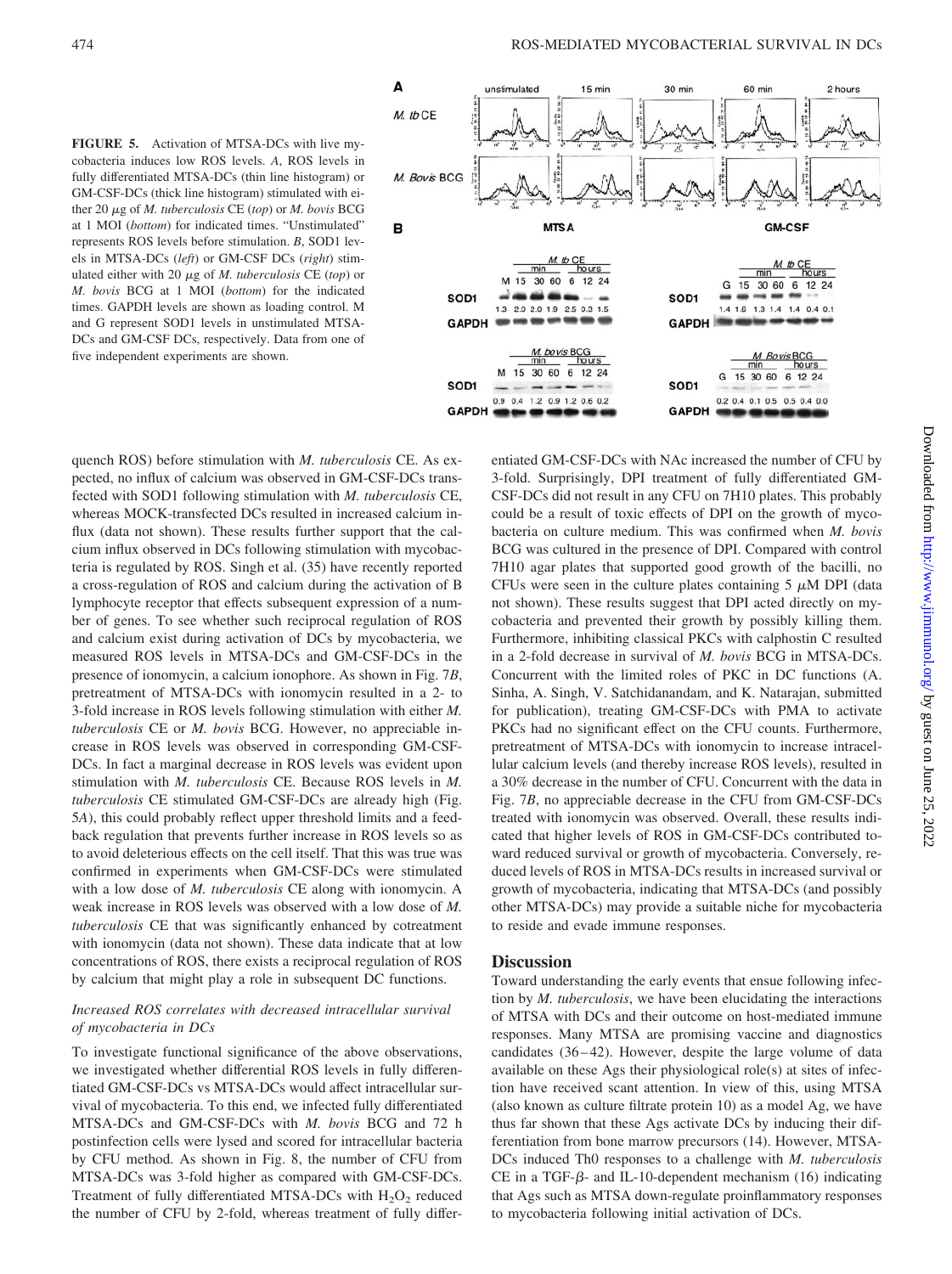**FIGURE 6.** ROS negatively regulates  $PKC\alpha$  phosphorylation in mycobacteria activated DCs. Phosphorylation of PKC $\alpha$  (pPKC $\alpha$ ) in fully differentiated MTSA-DCs (*left*) or GM-CSF DCs (*right*) stimulated with 20 -g of *M. tuberculosis* CE (*top*) or *M. bovis* BCG at 1 MOI (*bottom*) for indicated times is shown. MTSA-DCs were incubated with 50  $\mu$ M H<sub>2</sub>O<sub>2</sub> for 1 h before stimulation. GM-CSF-DCs were incubated with 50 mM NAc or 10  $\mu$ M DPI for 1 h before stimulation. M and G represent phospho-PKC $\alpha$  levels in unstimulated MTSA-DCs and GM-CSF-DCs, respectively. Values between plots indicate relative intensity of the band.

Various forms of ROS are highly reactive  $O<sub>2</sub>$  metabolites that include superoxide radical  $O_2^-, H_2O_2$ , hydroxyl radical (OH<sup>-</sup>), and others that are generated from various sources where they mediate host defense responses against invading pathogens (26, 43, 44) and cell signaling mediated effects (45, 46).

DCs are known to produce ROS, albeit at low levels, with both signaling and antipathogenic functions. In addition, it has been reported that oxidative stress induced following exposure to  $H_2O_2$ influenced DC maturation and function by regulating surface expression of MHC molecules, chemokine and cytokine expression including TNF- $\alpha$  (47). Recently, bovine DCs have been shown to produce ROS in response to TLR agonists (48, 49). However, data on the role of ROS in regulating T cell responses is controversial (50, 51).

Keeping the information presented in mind, to further our understanding on the physiological roles played by these secretory Ags, we investigated whether DCs differentiated by some of these Ags (such as MTSA) could provide a safe and conducive environment for mycobacteria to survive (and possibly multiply) in addition to offering protection from cell-mediated elimination. Because MTSA-DCs and GM-CSF-DCs shared phenotypic and maturation status but differed in the functional outcome with respect to the quality of Th responses, we envisaged that the differences could be manifested during the DC differentiation process. To this end, we investigated whether MTSA would modulate ROS levels first during DC differentiation from precursors and also following subsequent activation of fully differentiated DCs with mycobacteria. We show that, compared with GM-CSF, MTSA generated low levels of ROS during DC differentiation. Nevertheless, ROS was found to be obligatory for DC differentiation by both stimuli. We also ensured that the observed levels in ROS and the differences in ROS levels in cells stimulated with either MTSA or GM-CSF were in DCs and not in any contaminating cells such as monocytes or macrophages.

Low levels of ROS could be attributed to high levels of Cu/Zn SOD or SOD1 a known ROS scavenger (52, 53) that showed increased expression in MTSA-stimulated cells as compared with GM-CSF-stimulated cells. This was further confirmed in experiments where overexpression of SOD1 led to decreased levels of ROS in GM-CSF-stimulated bone marrow cells to levels observed in MTSA stimulated cells. We next investigated the role of decreased ROS levels in modulating the activation status of signaling intermediates, involved in DC differentiation by MTSA. We have observed that PKC plays a central role both during DC differentiation by MTSA and also in down-regulating Th1 responses from MTSA-DCs. Results showed that ROS negatively regulated  $PKC\alpha$ phosphorylation such that inhibiting ROS in GM-CSF-DCs either with pharmacological inhibitors or via high expression of SOD1enhanced the kinetics and degree of  $PKC\alpha$  phosphorylation, while supplementing ROS in MTSA-DCs completely inhibited  $PKC\alpha$  phosphorylation. ROS was also required for activation of the MAPK pathway as NAc and DPI treatment inhibited ERK1/2 phosphorylation. In keeping with the role of ROS in modulating cellular functions (20–23), taken together these results implicated the role of ROS in DC differentiation by modulating the activations status of signaling intermediates involved therein.

In the next set of experiments, we investigated the roles played by ROS upon DC activation by mycobacteria. In the context of *M. tuberculosis* infection, ROS have been implicated in many aspects (54). *M. tuberculosis* infection of diverse cell types generates an oxidative burst that affects intracellular survival of mycobacteria and other cellular functions. For example, *M. tuberculosis* infection of neutrophils releases ROS in a protein tyrosine kinase and PLC- $\gamma$  dependent manner (55). Furthermore, infection of monocytes with *M. tuberculosis* and an endogenous oxidative burst resulted in killing of intracellular mycobacteria (56). Infection of macrophages induces IFN- $\gamma$  dependent generation of ROS and reactive nitrogen intermediates (57). *M. tuberculosis* infection of macrophages further regulates  $TNF-\alpha$  secretion and *M. tuberculosis* Ag 85 expression (58). Furthermore, the Cu/Zn superoxide dismutase of *M. tuberculosis* has been demonstrated to play a role in enhancing its survival such that deletion of the same results in increased killing of intracellular mycobacteria in infected macrophages (53). This implicated a direct role of ROS in macrophagemediated control of intracellular *M. tuberculosis*. Conversely, it has been also argued that intracellular survival of mycobacteria within macrophages is better regulated by reactive nitrogen intermediates as compared with ROS (54, 59).

Importantly, *M. tuberculosis* has been shown to interact differently with DCs as compared with macrophages. For example, infection of DCs with *M. tuberculosis* induces their activation by up-regulating costimulatory and MHC molecules (60). This also results in secretion of IL-12 and IFN- $\gamma$  from infected DCs. On the other hand, infection of macrophages with *M. tuberculosis* results in down-regulation of MHC class II (8), MHC class I (61), IFN- $\gamma$ responsiveness and IL-12 production, resulting in reduced inducible NOS and *phox* expression (57). Similarly, macrophage infection with *M. bovis* BCG also results in down-regulation of peptideloaded MHC class II to the cell surface (62), whereas infection of DCs with BCG cell wall skeleton leads to their activation (63). Our results also suggest that *M. tuberculosis* Ags such as MTSA interact differently with DCs and monocytes/macrophages. Although stimulation of both DCs and monocytes/macrophages resulted in down-regulation of basal ROS levels, this down-regulation was regulated at different levels. Although it is governed by increased SOD1 levels in DCs, this was not so in the case of monocytes/ macrophages. These results exemplify the role of diverse cell types in regulating the immune responses generated against mycobacteria in the back-drop of ROS by various cells of the immune system.

|                     |   |        |                             | <b>MTSA</b> |              |                   |    |                     |   |              |       |  |  | <b>GM-CSF</b>  |    |  |                                         |  |  |
|---------------------|---|--------|-----------------------------|-------------|--------------|-------------------|----|---------------------|---|--------------|-------|--|--|----------------|----|--|-----------------------------------------|--|--|
|                     |   |        |                             |             | $M.$ tb CE   |                   |    |                     |   |              |       |  |  | $M.$ $tb$ $CE$ |    |  |                                         |  |  |
|                     |   |        |                             |             |              | $H_2O_2$          |    |                     |   |              |       |  |  | <b>NAC</b>     |    |  | <b>DPI</b>                              |  |  |
| min<br>$pPKC\alpha$ | м | 15     |                             | 30 60       | 15           | 30                | 60 | min<br>$pPKC\alpha$ | G |              | 15 30 |  |  | 60 15 30 60    |    |  | 15 30 60                                |  |  |
| <b>PKC</b>          |   | 0.41.9 | $0.4$ $0.8$                 |             |              | $0.1$ $0.0$ $0.0$ |    | <b>PKC</b>          |   |              |       |  |  |                |    |  | 0.6 0.4 0.8 1.1 2.2 1.9 2.2 1.8 1.5 0.7 |  |  |
|                     |   |        |                             |             | M. bovis BCG |                   |    |                     |   | M. bovis BCG |       |  |  |                |    |  |                                         |  |  |
|                     |   |        |                             |             |              | $H_2O_2$          |    |                     |   |              |       |  |  | <b>NAC</b>     |    |  | <b>DPI</b>                              |  |  |
| min<br>$pPKC\alpha$ | м | 15 30  |                             | 60          | 15           | 30 60             |    | min<br>$pPKC\alpha$ | G |              | 15 30 |  |  | 60 15 30       | 60 |  | 15 30 60                                |  |  |
| <b>PKC</b>          |   |        | 0.8 1.5 1.3 0.8 0.9 0.2 0.0 |             |              |                   |    | <b>PKC</b>          |   |              |       |  |  |                |    |  | 0.8 0.3 0.4 0.8 0.8 1.4 1.1 0.9 0.6 0.5 |  |  |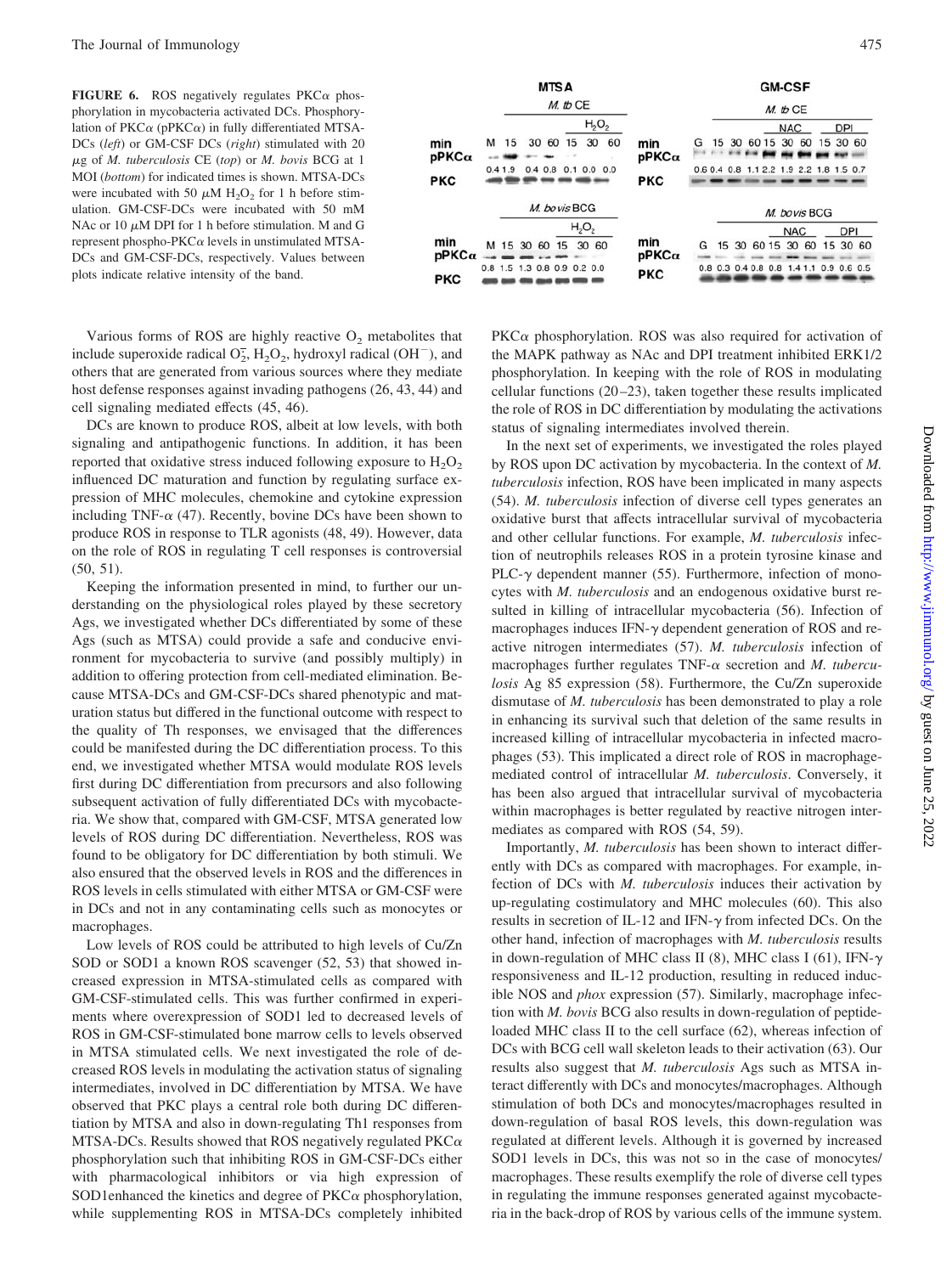**FIGURE 7.** Reciprocal regulation of ROS and calcium following activation of DCs with *M. tuberculosis* CE. *A*, Real-time increase in intracellular calcium in fully differentiated GM-CSF-DCs (profiles *a*, *c*, and *d*) or MTSA-DCs (profiles *b* and *e*) following stimulation with 20  $\mu$ g/ml *M*. *tuberculosis* CE over a period of 5 min. For profiles *c* and *d*, GM-CSF-DCs were incubated for 1 h with 50 mM NAc and  $10 \mu M$  DPI, respectively, before stimulation. For profile *e*, MTSA-DCs were incubated with 50  $\mu$ M H<sub>2</sub>O<sub>2</sub> for 30 min before stimulation. The  $[Ca^{2+}]$ <sub>i</sub> in nanomoles (*right*) at the end of 5 min of stimulation. Data from one of three experiments are shown. *B*, ROS levels in MTSA-DCs (*left*) or GM-CSF-DCs (*right*) following stimulation for 30 min with either *M. tuberculosis* CE or *M. bovis* BCG in the presence or absence of 1  $\mu$ M ionomycin. Data are presented as fold increase in the relative mean fluorescence intensity (MFI) to the respective unstimulated control.



Keeping the above in mind, we challenged fully differentiated MTSA-DCs and GM-CSF-DCs with *M. tuberculosis* CE or *M. bovis* BCG. Our rationale for this relied on the likelihood that the release of secretory Ags such as MTSA would be followed by the release of mycobacterial components or live mycobacteria either as a result of host immune responses and/or as a result of apoptosis of infected macrophages as proposed by Kaufmann and colleagues (64). We first looked at the ability of the two DCs to generate ROS following stimulation with *M. tuberculosis* CE (representing mycobacterial components) and live *M. bovis* BCG (representing live mycobacteria). Similar to DC differentiation, ROS levels were much lower in MTSA-DCs when compared with conventional GM-CSF-DCs upon a challenge with either *M. tuberculosis* CE or *M. bovis* BCG. These results indicated that the factors governing low production of ROS during DC differentiation by MTSA continued to exert a dominant effect in DC activation. One of these factors could be the high level of SOD1 observed following stimulation of MTSA-DCs with *M. tuberculosis* CE (and to a lesser extent following stimulation with *M. bovis* BCG). The fact that SOD1 expression levels were raised in MTSA-DCs upon activation with mycobacteria, suggested an important role for the Cu/Zn form of SOD in quenching ROS in these DCs. Furthermore, the negative regulation of PKC activation as measured by phosphorylation of  $PKC\alpha$  was also observed in both MTSA-DCs and GM-CSF-DCs upon stimulation with *M. tuberculosis* CE and *M. bovis* BCG again indicating that activation of intracellular intermediates is modulated during DC activation in a ROS regulated manner. This negative regulation of PKC was once again mediated by ROS as reiterated by overexpression of SOD1 resulting in greater activation of PKC. The fact that stimulation of freshly isolated peritoneal monocytes/macrophages with *M. tuberculosis* CE or *M. bovis* BCG did not appreciably modulate levels of either ROS or SOD1 or extent of PKC $\alpha$  phosphorylation again indicates that compared with monocytes/macrophages, DCs respond differently to mycobacterial Ags and/or mycobacteria. These differences could be attributed to the fact that macrophages need to be acti-

vated with IFN- $\gamma$ , for any effects mediated by ROS and/or reactive nitrogen species as also emphasized by others (57, 59).

An important feature of DC activation by pathogens is intracellular calcium mobilization. We therefore investigated roles played by ROS in regulating calcium influx. Results showed that blocking ROS completely inhibited calcium influx in GM-CSF-DCs indicating that ROS was essential and positively regulated calcium mobilization in conventional DCs following a microbial insult. Conversely, treatment of MTSA-DCs with  $H_2O_2$  now induced a rapid increase in intracellular calcium that was earlier induced rather weakly upon *M. tuberculosis* CE stimulation. These results suggested that ROS negatively regulated PKC activation while positively regulated calcium influx in professional APCs such as DCs. Cross-regulation of ROS and calcium with effects on multiple gene expression has recently been shown (35). We show the existence of similar reciprocal regulation in DC activation by mycobacterial components. This reciprocal regulation of ROS by calcium, interestingly however, is active at low ROS levels, such as in MTSA-DCs. At higher ROS levels, calcium had minimal role to play in further increasing ROS. On the contrary, a feedback regulation of ROS was observed when attempts were made to increase ROS by boosting intracellular calcium; while a positive regulation was observed when GM-CSF-DCs were stimulated with low doses of *M. tuberculosis* CE along with ionomycin. This indicates that ROS and calcium tightly regulated each other so as to have optimal effects on DC functions. In contrast, suppressing ROS and calcium responses in DCs, could be a strategy used by mycobacteria in modulating DC functions to their advantage as discussed below.

Quenching and sequestration of ROS and reactive nitrogen intermediates are some of the many strategies used by various pathogens to evade host-mediated killing and elimination (8). This is more true with respect to the "danger hypothesis" in the context of peripheral activation of DCs. ROS forms an integral component of defense with respect to invading pathogens (17–19). Therefore, reduced ROS levels in DCs activated by MTSA at peripheral sites of infection might modulate danger signals seen by the host, which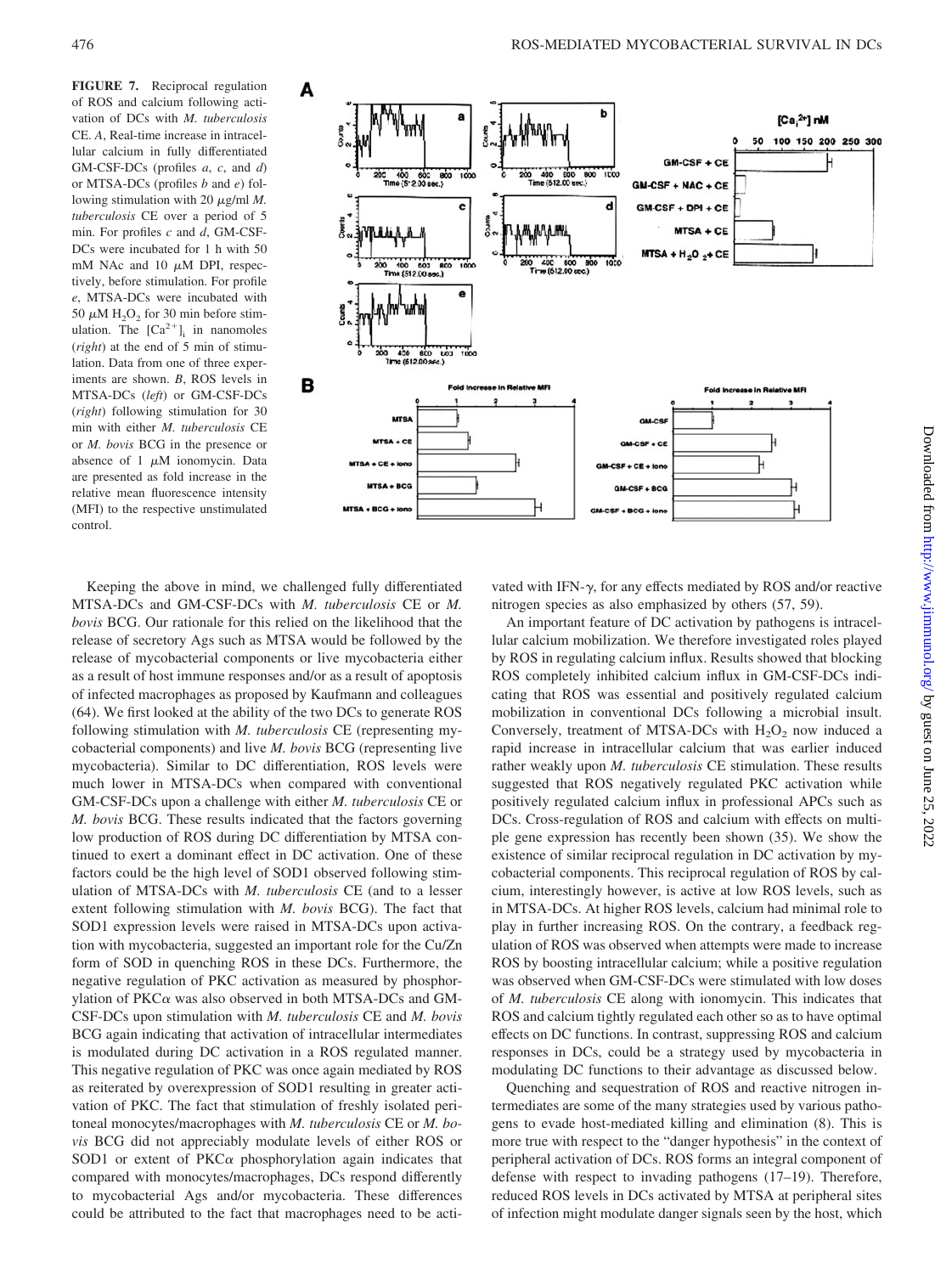

**FIGURE 8.** *M. bovis* BCG shows increased survival in MTSA-DCs. Either fully differentiated MTSA-DCs (MTSA) or GM-CSF DCs (GM-CSF) were infected with *M. bovis* BCG at 1 MOI for 5 h. Following elimination of extracellular bacteria by gentamicin treatment, cells were cultured for 72 h. At the end of the incubation period, cells were lysed, and cell lysate was serially diluted and plated for CFU monitoring on 7H10 agar plates. In some groups, GM-CSF DCs were treated with either 50 mM NAc or 10  $\mu$ M DPI or 100 ng/ml PMA, or 1  $\mu$ M ionomycin (iono), whereas MTSA-DCs were treated with either 50  $\mu$ M H<sub>2</sub>O<sub>2</sub> or 0.1  $\mu$ M calphostin C (cal C) or 1  $\mu$ M ionomycin (iono) for 1 h before infection. Data from one of three independent experiments are shown.

again would favor the pathogen. Therefore, to give a functional meaning to the relative levels of ROS in the two DCs we looked at the ability of ROS to modulate intracellular survival of mycobacteria. Results indicated that consistent with the low production of ROS, *M. bovis* BCG showed increased survival in MTSA-DCs when compared with GM-CSF-DCs. That this was a direct effect of differential ROS levels was evident in groups where inhibition of ROS led to increased survival in GM-CSF-DCs, whereas supplementing ROS (via  $H_2O_2$ ) in MTSA-DCs resulted in decreased intracellular survival to levels comparable to GM-CSF-DCs. These results are consistent with the ability of  $H_2O_2$  to restrict survival of mycobacteria in DCs (65). In fact, as outlined above, the Cu/Zn form of SOD of *M. tuberculosis* has been shown to prevent killing by macrophages (53), thus adding support to our data regarding high levels of SOD1 expression in MTSA-DCs mediating increased survival of intracellular mycobacteria. The ability of mycobacteria to survive in DCs is controversial, with reports both in favor and against. Although a constrained survival of mycobacteria in DCs was reported (65), others report increased replication of mycobacteria in DCs as compared with regulated replication in macrophages (67–69). Nevertheless, our results compared two different kinds of DCs, one that is differentiated by secretory Ags, like MTSA, and the other by conventional GM-CSF-DC that have been used by most researchers.

Further, the negative regulation of PKC by ROS directly affected intracellular survival of *M. bovis* BCG in MTSA-DCs, suggesting functional implications of ROS mediated modulation of signaling machinery by Ags such as MTSA during DC differentiation and activation. Likewise, the threshold-controlled reciprocal-regulation of ROS and calcium by one another also had its effects on intracellular mycobacterial survival. Although boosting intracellular calcium in MTSA-DCs with low ROS levels decreased mycobacterial survival, it had no significant effect on survival rates under conditions with high ROS such as in GM-CSF-DCs. The role of calcium in contributing to ATP mediated killing of intracellular *M. bovis* BCG in macrophages has been reported (70). We report the existence of a reciprocal regulation of ROS and calcium in mediating survival of *M. bovis* BCG in DCs.

Collectively, our results then point toward a unique survival strategy used by mycobacteria toward immune evasion and increased intracellular survival in DCs. This includes initial secretion of Ags such as MTSA that induce the differentiation of DC from precursors. The secretory Ag differentiated DCs then not only down-regulate Th1 responses to subsequently released mycobacteria (14, 16), but also serve as depots for the survival of engulfed mycobacteria by modulating the generation and downstream functions of ROS. We are currently elucidating molecular mechanisms that are likely to regulate increased survival of mycobacteria in MTSA-DCs.

# **Acknowledgments**

Plasmid expressing Cu/Zn SOD1 was a gift from Dr. Kanury Rao (International Centre for Genetic Engineering and Biotechnology, New Delhi, India). We thank Monali M. Bhate for help in experiments with *M. bovis* BCG.

# **Disclosures**

The authors have no financial conflict of interest.

### **References**

- 1. World Health Organization. 2002. World Health Organization Fact Sheet, Geneva, Switzerland.
- 2. Colditz, G. A., F. T. Brewer, C. S. Berkey, M. E. Wilson, E. Burdick, H. V. Fineberg, and F. Mosteller. 1994. Efficacy of BCG vaccine in the prevention of tuberculosis: meta-analyses of the published literature. *J. Am. Med. Assoc.* 271: 698–702.
- 3. Kaufmann, S. H. E. 2000. Is the development of a new tuberculosis vaccine possible? *Nat. Med.* 6: 955–960.
- 4. Fine, P. E. M. 1995. Variation in protection by BCG: implications of and for heterologous immunity. *Lancet* 346: 1339–1345.
- 5. Hess, J. H., U. E. Schaible, B. Raupach, and S. H. E. Kaufmann. 2000. Exploiting the immune system: towards new vaccines against intracellular bacteria. *Adv. Immunol.* 75: 1–8.
- 6. Manabe, Y. C., and W. R. Bishai. 2000. Latent *Mycobacterium tuberculosis*: persistence, patience, and winning by waiting. *Nat. Med.* 6: 1327–1329.
- 7. Foote, S. 1999. Mediating immunity to mycobacteria. *Nat. Genet.* 21: 345–346. 8. Flynn, J. L., and J. Chan. 2001. Immunology of tuberculosis. *Annu. Rev. Immu-*
- *nol.* 19: 93–129.
- 9. Steinman, R. M. 1999. Dendritic cells. In *Fundamental Immunology*. W. E. Paul, ed. Lippincott-Raven Publishers, Philadelphia, pp. 547–573.
- 10. Banchereau, J., and R. M. Steinman. 1998. Dendritic cells and the control of immunity. *Nature* 392: 245–252.
- 11. Reis e Sousa, C. 2001. Dendritic cells as sensors of infection. *Immunity* 14: 495–498.
- 12. Tian, T., J. Woodworth, M. Skold, and S. M. Behar. 2005. In vivo depletion of CD11c<sup>+</sup> cells delays the CD4<sup>+</sup> T cell response to *Mycobacterium tuberculosis* and exacerbates outcome of infection. *J. Immunol.* 175: 3268–3272.
- 13. Latchumanan, V. K., M. Y. Balkhi, A. Sinha, B. Singh, P. Sharma, and K. Natarajan. 2005. Regulation of immune responses to *Mycobacterium tuberculosis* secretory antigens by dendritic cells. *Tuberculosis* 85: 377–383.
- 14. Latchumanan, V. K., B. Singh, P. Sharma, and K. Natarajan. 2002. *Mycobacterium tuberculosis* antigens induce the differentiation of dendritic cells from bone marrow. *J. Immunol.* 169: 6856–6964.
- 15. Natarajan, K., V. K. Latchumanan, B. Singh, S. Singh, and P. Sharma. 2003. Down-regulation of T helper 1 responses to mycobacterial antigens due to maturation of dendritic cells by 10 kDa *Mycobacterium tuberculosis* secretory antigen. *J. Infect. Dis.* 187: 914–928.
- 16. Balkhi, M. Y., A. Sinha, and K. Natarajan. 2004. Dominance of CD86, TGF- $\beta$ and Interleukin-10 from *Mycobacterium tuberculosis* secretory antigen activated dendritic cells regulate T helper 1 responses to mycobacterial antigens. *J. Infect. Dis.* 189: 1598–1609.
- 17. Lenaz, G. 2001. The mitochondrial production of reactive oxygen species: mechanisms and implications in human pathology. *IUBMB Life* 52: 159–164.
- 18. McPhail, L. C., S. L. Strum, P. A. Leone, and S. Sozzani. 1992. The neutrophil respiratory burst mechanism. *Immunol. Ser.* 57: 47–76.
- 19. Hingley-Wilson, S. M., V. K. Sambandmurthy, and W. R. Jacobs, Jr. 2003. Survival perspectives from the world's most successful pathogen, *Mycobacterium tuberculosis*. *Nat. Immunol.* 4: 949–955.
- 20. Sauer, H., M. Wartenberg, and J. Hescheler. 2001. Reactive oxygen species as intracellular messengers during cell growth and differentiation. *Cell. Physiol. Biochem.* 11: 173–186.
- 21. Chiarugi, P., G. Pani, E. Giannoni, L. Taddei, R. Colavitti, G. Raugei, M. Symons, S. Borello, T. Galeotti, and G. Ramponi. 2003. Reactive oxygen species as essential mediators of cell adhesion: the oxidative inhibition of a FAK tyrosine phosphatase is required for cell adhesion. *J. Cell Biol.* 161: 933–944.
- 22. Lassegue, B., and R. E. Clempus. 2003. Vascular NAD(P)H oxidases: specific features, expression, and regulation. *Am. J. Physiol.* 285: R277–R297.